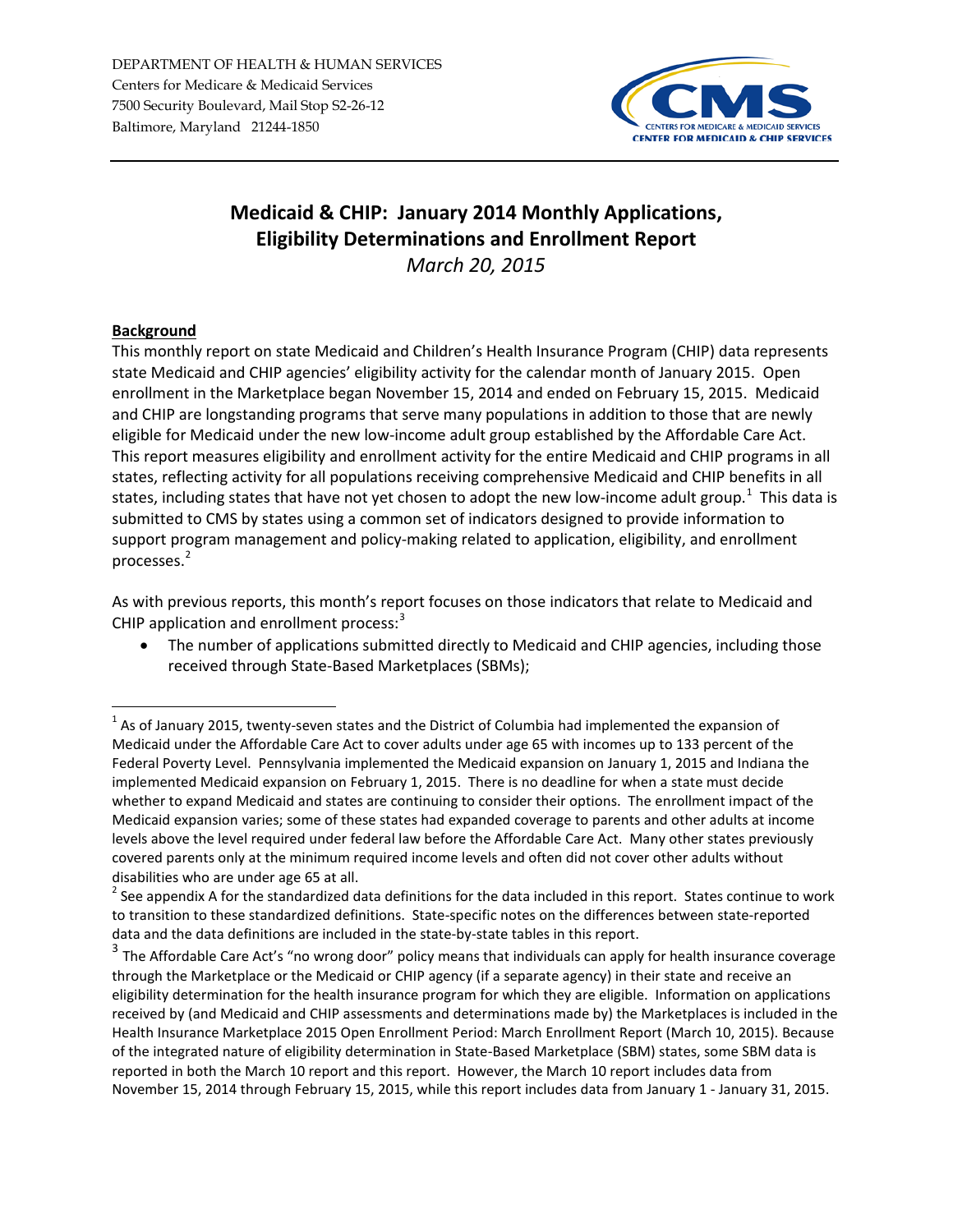• The number of eligibility determinations made by Medicaid and CHIP agencies on the applications described above, as well as applications to the Federally-Facilitated Marketplace (FFM) in states for which the FFM makes an eligibility assessment (and the state then completes the Medicaid or CHIP determination); and

**\_\_\_\_\_\_\_\_\_\_\_\_\_\_\_\_\_\_\_\_\_\_\_\_\_\_\_\_\_\_\_\_\_\_\_\_\_\_\_\_\_\_\_\_\_\_\_\_\_\_\_\_\_\_\_\_\_\_\_\_\_\_\_\_\_\_\_\_\_\_\_\_\_\_\_\_\_\_\_\_\_\_\_\_\_**

• The total number of individuals enrolled in the Medicaid and CHIP programs who are receiving comprehensive benefits, including details on the total number of children enrolled in these programs.

As with each monthly report, given that states are reporting monthly data to CMS soon after the close of the month, the January 2015 data presented in this report should be considered preliminary. We have published updated data for December 2014 applications, eligibility determinations and enrollment on [Medicaid.gov,](http://www.medicaid.gov/medicaid-chip-program-information/program-information/medicaid-and-chip-enrollment-data/medicaid-and-chip-application-eligibility-determination-and-enrollment-data.html) which includes a more complete data set than the previously reported preliminary December 2014 data.

# **Medicaid and CHIP January 2015 Enrollment Data Highlights**

| <b>Total Individuals Enrolled in Medicaid and CHIP</b> |                         |
|--------------------------------------------------------|-------------------------|
| in January 2015 in All States Reporting January        |                         |
| Data (includes all individuals enrolled in the         | 69,975,289 <sup>5</sup> |
| program on the last day of the reporting               |                         |
| period). <sup>4</sup>                                  |                         |
|                                                        |                         |

- The 51 states (including the District of Columbia) that provided enrollment data for January 2015 reported nearly 70 million individuals were enrolled in Medicaid and CHIP. $^6$  $^6$  This enrollment count is point-in-time (on the last day of the month) and includes all enrollees in the Medicaid and CHIP programs who are receiving a comprehensive benefit package.
- 394,023 additional people were enrolled in January 2015 as compared to December 2014 in the 51 states that reported comparable January 2015 and December 2014 data.<sup>[7](#page-1-3)</sup>

<span id="page-1-0"></span> $4$  This enrollment data may differ from other published state and national enrollment figures because it only includes individuals with comprehensive benefits. Individuals who are only eligible for limited benefits under the Medicaid and CHIP programs (e.g., emergency Medicaid, family planning-only coverage, limited benefit dual eligible individuals, and Medicaid section 1115 demonstration populations with limited benefits) are excluded from this indicator in all reporting periods. See Appendix A for more information on this methodology. See the notes in Table 1 for state-specific caveats regarding the reported data. It is important to note that the enrollment measure is a total count of enrollment in Medicaid and CHIP, not solely a count of those newly enrolled during the reporting period.

<span id="page-1-1"></span><sup>&</sup>lt;sup>5</sup> This number is not directly comparable to prior months' numbers because several states changed their methodology in January to better match CMS's data specifications. The data contained in this report is preliminary because it is reported soon after the close of the reporting month and contains few, if any, individuals who become eligible in January 2015 after the close of the month due to retroactive eligibility under Medicaid or similar reasons. In Medicaid, individuals are potentially eligible for retroactive coverage for incurred health care costs dating back to 90 days prior to the date of application.<br><sup>6</sup> See footnote 4 and 5.<br><sup>7</sup> See the notes in Table 1 for state-specific caveats regarding the reported data.

<span id="page-1-2"></span>

<span id="page-1-3"></span>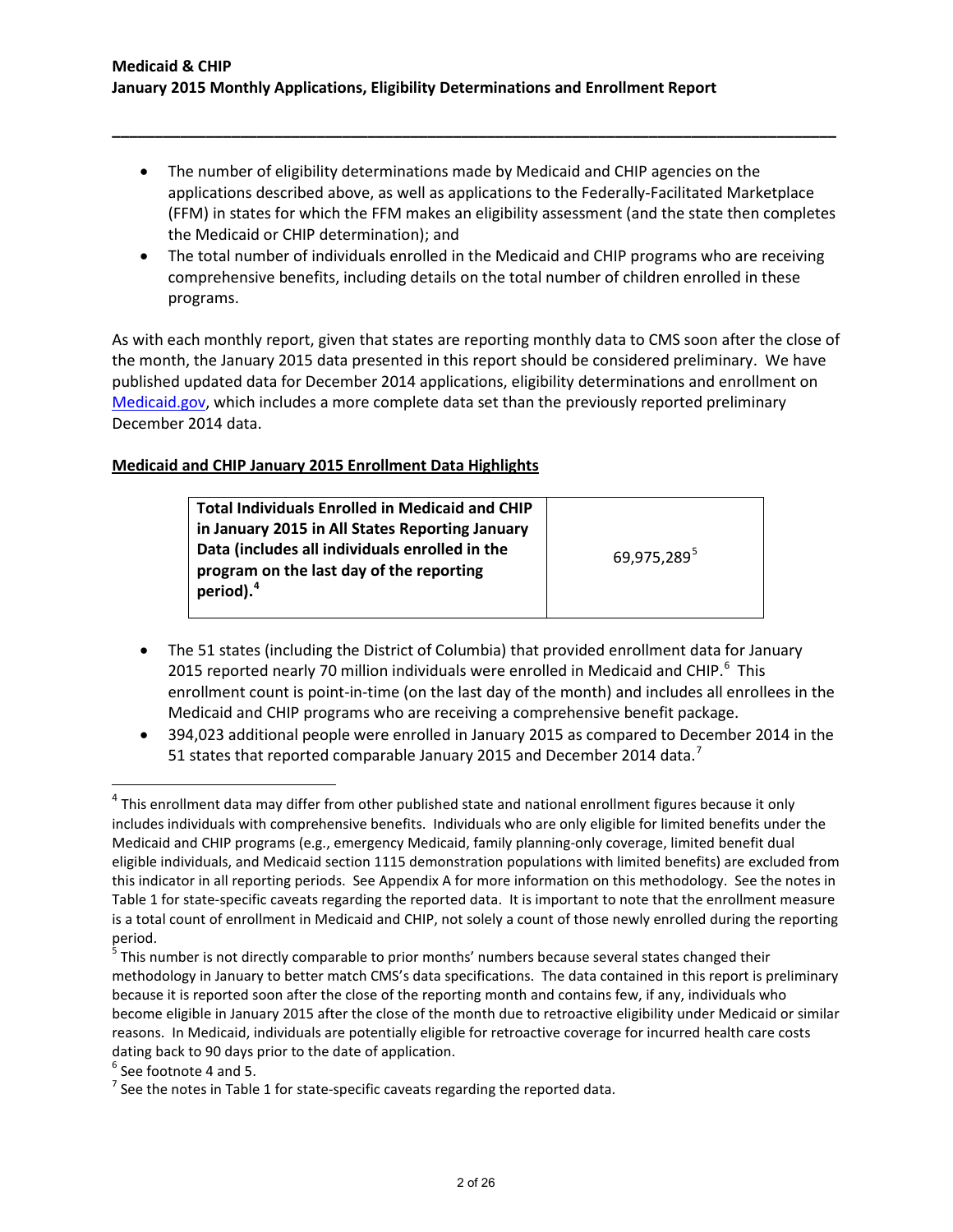l

• Looking at the additional enrollment since October 2013 when the initial Marketplace open enrollment period began, among the 49 states reporting both January 2015 enrollment data and data from July-September of 2013, approximately 11.2 million additional individuals are enrolled in Medicaid and CHIP as of January 2015, nearly a 19.3 percent increase over the average monthly enrollment for July through September of 2013. $^8$  $^8$  (Connecticut and Maine are not included in this count.) $^{9}$  $^{9}$  $^{9}$ 

**\_\_\_\_\_\_\_\_\_\_\_\_\_\_\_\_\_\_\_\_\_\_\_\_\_\_\_\_\_\_\_\_\_\_\_\_\_\_\_\_\_\_\_\_\_\_\_\_\_\_\_\_\_\_\_\_\_\_\_\_\_\_\_\_\_\_\_\_\_\_\_\_\_\_\_\_\_\_\_\_\_\_\_\_\_**

- Among states that had implemented the Medicaid expansion and were covering newly eligible adults in January 2015, Medicaid and CHIP enrollment rose by over 26.1 percent compared to the July-September 2013 baseline period, while states that have not, to date, expanded Medicaid reported an increase of over 7.8 percent over the same period.<sup>[10](#page-2-2)</sup>
- Twelve of the 27 states that had implemented the Medicaid expansion and were covering newly eligible adults in January 2015, and that reported relevant data for both January and the July-September 2013 baseline period, experienced an enrollment increase of 30 percent or more.<sup>[11](#page-2-3)</sup>

<span id="page-2-1"></span><sup>9</sup> Connecticut and Maine did not submit enrollment data for the July-September 2013 baseline period.

<span id="page-2-0"></span> $8$  The net change in enrollment is based on data from the 49 states reporting both January 2015 enrollment data and data from July-September 2013 (the baseline period before the initial Marketplace open enrollment period) that contains comparable enrollment groups. These 49 states report total enrollment in January of nearly 69 million individuals, and July-September 2013 average enrollment of over 57.8 million. For January 2015, we are reporting growth of 11,151,468 compared to July-September 2013. This figure exceeds the 10,751,820 in net enrollment growth that was included in the *Medicaid and CHIP: December 2014 Applications, Eligibility Determinations, and Enrollment Report* by approximately 400,000. This difference does not match the 394,023 increase reported above for the December 2014 to January 2015 period because the 394,023 figure is based on 51 states, while the approximately 400,000 figure is based on only 49 states. In addition, some states updated their data this month to better align with CMS's data specifications. These changes mean that the summary statistics in the December 2014 report are not perfectly comparable to the figures in this report. See the notes in table 1 for state-specific caveats regarding the reported data. Because the July-September 2013 data may contain individuals with retroactive Medicaid coverage, and the December 2014 and January 2015 data included in this report is preliminary (see footnote 5), the difference reported here between January 2015 and July-September 2013 period is likely understated.

<span id="page-2-2"></span><sup>&</sup>lt;sup>10</sup> Percentage calculations are based only on states reporting in both January 2015 and the July through September 2013 baseline period. Indiana is not included in these percentages because its expansion was not yet implemented as of January 2015. These percentages are not directly comparable to the figures reported in previous months because a few states made corrections to their data this month to bring their reporting in line with CMS's data definitions and because of differences in the number of states included in the calculation. See footnote 8 for additional information. The percentage change figure for expansion states is lower than the figure previously reported for December 2014 for a number of additional reasons. For example, beginning this month, Pennsylvania is included in the states with expansions in effect, and Pennsylvania's enrollment growth is relatively small compared to states that expanded on January 1, 2014. In addition, Minnesota's enrollment decreased due to the state transferring over 90,000 individuals from Medicaid to the newly available Basic Health Plan (more information about the Basic Health Plan is available here: [http://www.medicaid.gov/basic-health-program/basic-](http://www.medicaid.gov/basic-health-program/basic-health-program.html)

<span id="page-2-3"></span>[health-program.html\)](http://www.medicaid.gov/basic-health-program/basic-health-program.html).<br><sup>11</sup> Medicaid expansion states that reported data in both periods that showed a greater than 30 percent increase in enrollment are: Arkansas, California, Colorado, Kentucky, Maryland, Nevada, New Hampshire, New Mexico, Oregon, Rhode Island, Washington, and West Virginia (9 of these 12 states also run State-Based Marketplaces). In previous months, Minnesota, New Jersey, and Vermont have been included on this list, but are not include this month. Minnesota transitioned approximately 90,000 individuals from its Medicaid program to its Basic Health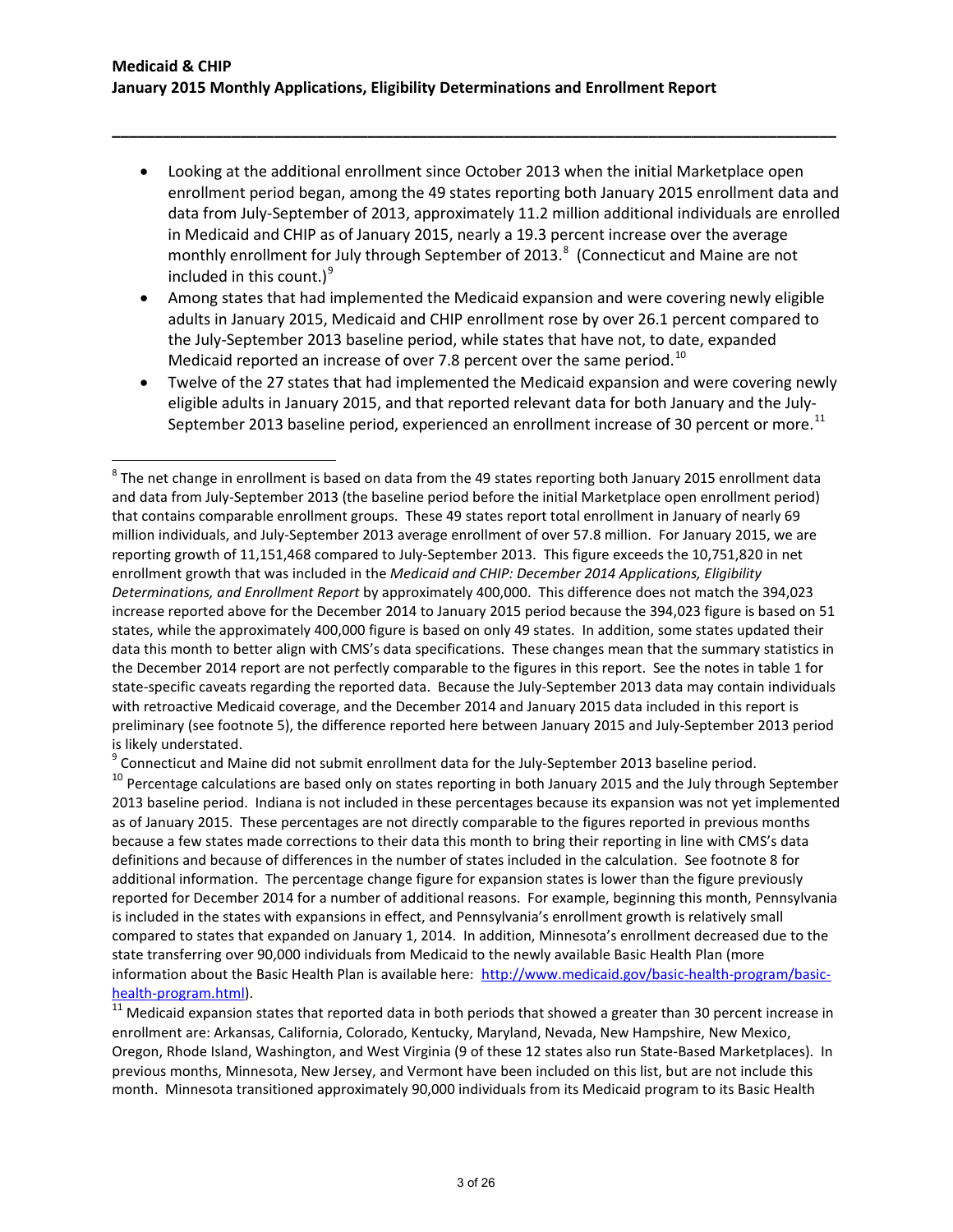• These enrollment counts are in addition to the enrollment increases from the nearly 950,000 individuals who gained coverage as a result of the Affordable Care Act before open enrollment began.<sup>12</sup> Seven states implemented an "early option" to expand Medicaid coverage to adults with incomes up to 133 percent of the FPL between April 1, 2010 and January 1, 2014, using new state plan authority provided by the Affordable Care Act or a demonstration under section 1115 of the Social Security Act building upon that authority.<sup>[13](#page-3-1)</sup>

**\_\_\_\_\_\_\_\_\_\_\_\_\_\_\_\_\_\_\_\_\_\_\_\_\_\_\_\_\_\_\_\_\_\_\_\_\_\_\_\_\_\_\_\_\_\_\_\_\_\_\_\_\_\_\_\_\_\_\_\_\_\_\_\_\_\_\_\_\_\_\_\_\_\_\_\_\_\_\_\_\_\_\_\_\_**

It is important to note that, as with previous reports, multiple factors contribute to the change in enrollment between January 2015 and the July-September 2013 baseline period, including but not limited to changes attributable to the Affordable Care Act. The enrollment numbers included in this report understate total Medicaid and CHIP enrollment because the data is preliminary. The preliminary data, which is submitted approximately a week after the close of the reporting period, generally does not include Medicaid and CHIP eligible individuals who applied in January and whose application will be fully processed after January  $31^{st}$ ; these individuals will be enrolled effective back to at least the date of application or the first of the month and we note that those enrollments are not reflected in this preliminary data. Similarly, the preliminary data does not likely include individuals who had medical expenses in January 2015, applied for Medicaid in a later month, and qualify for retroactive Medicaid coverage in January 2015.<sup>[14](#page-3-2)</sup> Updated enrollment data for past months, which is updated one month after the close of the reporting period, is available on the Medicaid and CHIP Application, Eligibility Determination, and Enrollment Data page on [Medicaid.gov.](http://www.medicaid.gov/medicaid-chip-program-information/program-information/medicaid-and-chip-enrollment-data/medicaid-and-chip-application-eligibility-determination-and-enrollment-data.html)<sup>[15](#page-3-3)</sup>

Plan on January 1, 2015. New Jersey had a slight decrease in enrollment, but is still very close to 30 percent enrollment growth. Vermont updated its methodology this month to better align with CMS's data specifications, which caused a decline in its reported enrollment growth. Among expansion states, the percent change in the number of individuals enrolled varies based on the size of the coverage expansion that is occurring in 2014. States that previously offered comprehensive coverage to many adults with incomes under 133 percent of the FPL will likely see a smaller percent increase than those who previously offered only coverage for very low-income parents. Additionally, in most states that provided Medicaid coverage to adults with incomes above 133 percent of the FPL prior to 2014, those individuals are no longer eligible for or enrolled in Medicaid and instead may be eligible to purchase qualified health plan coverage through the Marketplace, and may be eligible for advanced payments of premium tax credits and cost-sharing reductions; this change will reduce their overall Medicaid enrollment. Indiana is not included in the count of expansion states because its Medicaid expansion was not yet implemented as of January 2015.<br><sup>12</sup> Enrollment data for California, Colorado, the District of Columbia, Minnesota, and New Jersey was reported to

<span id="page-3-0"></span>CMS by the state and is from the end of 2013. Data for Connecticut and Washington is from 2012 (Source: Sommers, B. D., Arntson, E., Kenney, G. M., et al., "Lesson from Early Medicaid Expansions under Health Reform: Interviews with Medicaid Officials", *Medicare & Medicaid Research Review*, 2013: Volume 3, number 4

<span id="page-3-1"></span>[\(http://www.cms.gov/mmrr/Downloads/MMRR2013\\_003\\_04\\_a02.pdf\)](http://www.cms.gov/mmrr/Downloads/MMRR2013_003_04_a02.pdf).<br><sup>13</sup> Connecticut, the District of Columbia, Minnesota utilized state plan authority, while California, Colorado, New Jersey, and Washington provided the coverage through Medicaid demonstration authority under section 1115 of the Social Security Act. For more information about this "early option," please see *[Medicaid and CHIP: March 2014](http://www.medicaid.gov/medicaid-chip-program-information/program-information/downloads/march-2014-enrollment-report.pdf)*  Monthly Applications, Eligibility Determinations, and Enrollment Report (May 1, 2014).<br><sup>14</sup> See footnote 5 for additional information on retroactive eligibility.<br><sup>15</sup> The updated data available on Medicaid.gov is not dire

<span id="page-3-2"></span>

l

<span id="page-3-3"></span>report because it contains retroactive enrollment and individuals who applied during the reporting period but were determined eligible after the close of the reporting period.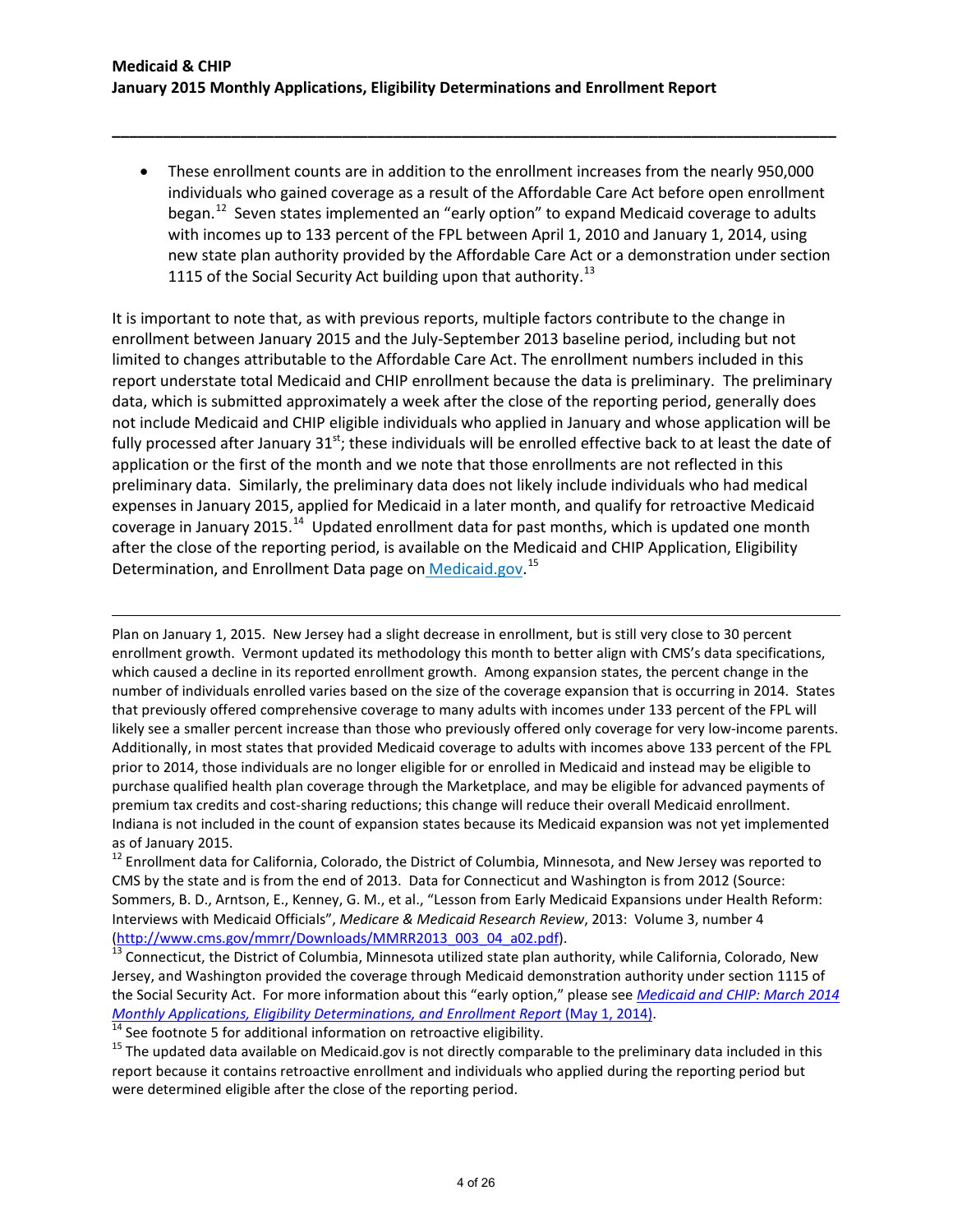# **Child Enrollment**

 $\overline{\phantom{a}}$ 

| Total Medicaid and CHIP child enrollment in the               | 29,073,489 <sup>17</sup> |
|---------------------------------------------------------------|--------------------------|
| $^{\prime}$ 46 states reporting in January 2015 <sup>16</sup> |                          |

**\_\_\_\_\_\_\_\_\_\_\_\_\_\_\_\_\_\_\_\_\_\_\_\_\_\_\_\_\_\_\_\_\_\_\_\_\_\_\_\_\_\_\_\_\_\_\_\_\_\_\_\_\_\_\_\_\_\_\_\_\_\_\_\_\_\_\_\_\_\_\_\_\_\_\_\_\_\_\_\_\_\_\_\_\_**

We are also reporting separately on the total number of individuals enrolled in CHIP and children enrolled in Medicaid for those states that are reporting the relevant data for each month in the six-month period between August 2014 and January 2015.<sup>[18](#page-4-2)</sup> This data appears in Table 2.<sup>19</sup>

- In the 46 states that reported relevant data for the month of January, more than 29 million individuals are enrolled in CHIP or are children enrolled in the Medicaid program.
- Based on the January 2015 data, children enrolled in the Medicaid program and individuals enrolled in CHIP make up approximately 54 percent of total Medicaid and CHIP program enrollment.

It is important to note that all states had already expanded coverage for children in Medicaid and/or CHIP prior to implementation of the Affordable Care Act.<sup>[20](#page-4-4)</sup>

<span id="page-4-0"></span> $16$  See the notes in Table 2 for state-specific caveats regarding the reported data. This figure includes children enrolled in the Medicaid program and the total enrollment for separate CHIP programs, which is comprised mostly of children. However, several states also cover pregnant women through CHIP. As a result, some adults may be included in this figure. This figure was calculated for any state that reported data on Medicaid child enrollment through the performance indicator process, subject to CMS quality review of the data. States use the definition of "child" as included in the state's Medicaid or CHIP state plan in reporting performance indicator data to CMS. This definition varies from state to state. Individuals who are only eligible for limited benefits under the Medicaid and CHIP programs (e.g., emergency Medicaid, family planning-only coverage, limited benefit dual eligible individuals, and Medicaid 1115 demonstration populations with limited benefits) are excluded from this indicator in all

<span id="page-4-2"></span>

<span id="page-4-1"></span>reporting periods.<br><sup>17</sup> See the notes in table 2 for state-specific caveats.<br><sup>18</sup> In table 2, the reported January 2015 child enrollment figure appears to be lower than the figures reported in previous months. Prior months' total enrollment figures reported in the child enrollment table is from data that is reported more than a month after the close of the reporting period, and thus includes some children enrolled retroactively. The preliminary January 2015 data included in this report is collected in the month after the reporting period and includes very few (if any) children enrolled retroactively, and thus is lower. An updated

<span id="page-4-3"></span>January figure that includes more retroactively enrolled individuals will be included in the next report in this series.<br> $^{19}$  Children are included in the total number of individuals enrolled in Medicaid and CHIP in Jan reported on page 2 and in Table 1. Total enrollment data for January 2014 through December 2014 is available on Medicaid.gov.

<span id="page-4-4"></span><sup>&</sup>lt;sup>20</sup> Four million more children were covered by Medicaid or CHIP in 2012, compared with 2008. Kenneth Finegold and Sophia Koontz, *ASPE Issue Brief: Children's Health Coverage on the 5th Anniversary of CHIPRA*, February 4, 2014, [http://aspe.hhs.gov/health/reports/2014/CHIPRA\\_5thAnniversary/ib\\_CHIPRA5thanniversary.pdf](http://aspe.hhs.gov/health/reports/2014/CHIPRA_5thAnniversary/ib_CHIPRA5thanniversary.pdf)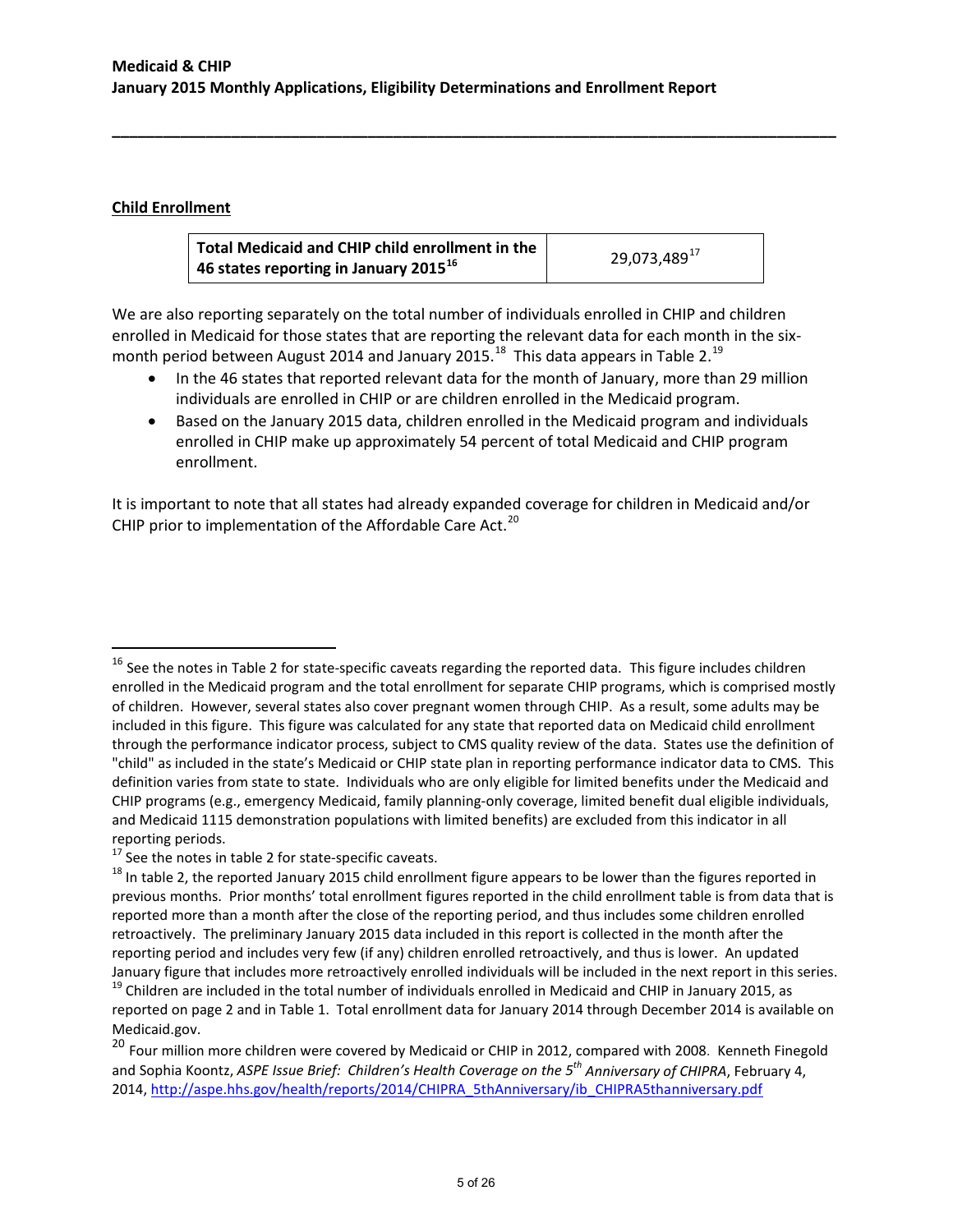**\_\_\_\_\_\_\_\_\_\_\_\_\_\_\_\_\_\_\_\_\_\_\_\_\_\_\_\_\_\_\_\_\_\_\_\_\_\_\_\_\_\_\_\_\_\_\_\_\_\_\_\_\_\_\_\_\_\_\_\_\_\_\_\_\_\_\_\_\_\_\_\_\_\_\_\_\_\_\_\_\_\_\_\_\_**

# **Medicaid and CHIP January 2015 Application and Eligibility Data Highlights**

|                                                              | January 2015 Monthly<br>in All States Reporting |
|--------------------------------------------------------------|-------------------------------------------------|
| <b>Applications</b>                                          |                                                 |
| <b>Applications for Financial Assistance Initially</b>       |                                                 |
| <b>Received by State Medicaid and CHIP Agencies (note</b>    |                                                 |
| that more than one individual may be included on an          | $2,126,385^{21}$                                |
| application and some states have included renewals           |                                                 |
| and account transfers from the FFM)                          |                                                 |
| <b>Applications for Financial Assistance Initially</b>       |                                                 |
| Received by State-Based Marketplaces (note that              | 1,074,974 <sup>22</sup>                         |
| more than one individual may be included on an               |                                                 |
| application)                                                 |                                                 |
| <b>Eligibility Determinations</b>                            |                                                 |
| <b>Individuals Determined Eligible for Medicaid and</b>      |                                                 |
| <b>CHIP by State Agencies at Application (includes those</b> | 2,337,347 <sup>23</sup>                         |
| newly eligible under the Affordable Care Act and             |                                                 |
| those eligible under prior law)                              |                                                 |

During the month of January 2015, over 3.2 million applications for coverage and financial assistance (including Medicaid and CHIP coverage, tax credits and subsidies) were submitted at the state level (including over 2.1 million received directly by state Medicaid and CHIP agencies and approximately 1.1 million received by SBMs).<sup>[24](#page-5-3)</sup> Table 3 includes a comparison of the total applications for financial assistance to state agencies (including applications for Medicaid, CHIP, and financial assistance in the Marketplace in SBM states) in January 2015 as compared to the prior month (December 2014). Note that these application numbers do not include applications received at the FFM and subsequently transferred to state Medicaid or CHIP agencies (see State-by-State Table notes for exceptions), including applications received by the FFM during the Marketplace open enrollment period that began on November 15th. [25](#page-5-4)

<span id="page-5-0"></span><sup>&</sup>lt;sup>21</sup> See the notes in table 3 for state-specific caveats regarding the reported data; because of reporting capability, some states included some renewals, applications to SBMs, or transfers from the FFM in the data.

<span id="page-5-1"></span> $22$  See the notes in table 3 for state-specific caveats regarding the reported data; because of reporting capability, some states reported renewals in the data and included applications received by their SBMs in their Medicaid and CHIP agency application data instead of reporting these applications separately.<br><sup>23</sup> See the notes in table 3 for state-specific caveats regarding the reported data; because of reporting capability,

<span id="page-5-2"></span>some states reported some individuals determined eligible at renewal in the data. Tennessee only provided determination data on their CHIP program.

<span id="page-5-3"></span><sup>&</sup>lt;sup>24</sup> The following states have included renewals in their January 2015 application data: Alaska, Nevada, New Jersey, New York, Ohio, Pennsylvania, and Virginia. South Dakota included transfers from the FFM in its January 2015 application data.

<span id="page-5-4"></span> $25$  See footnote 21.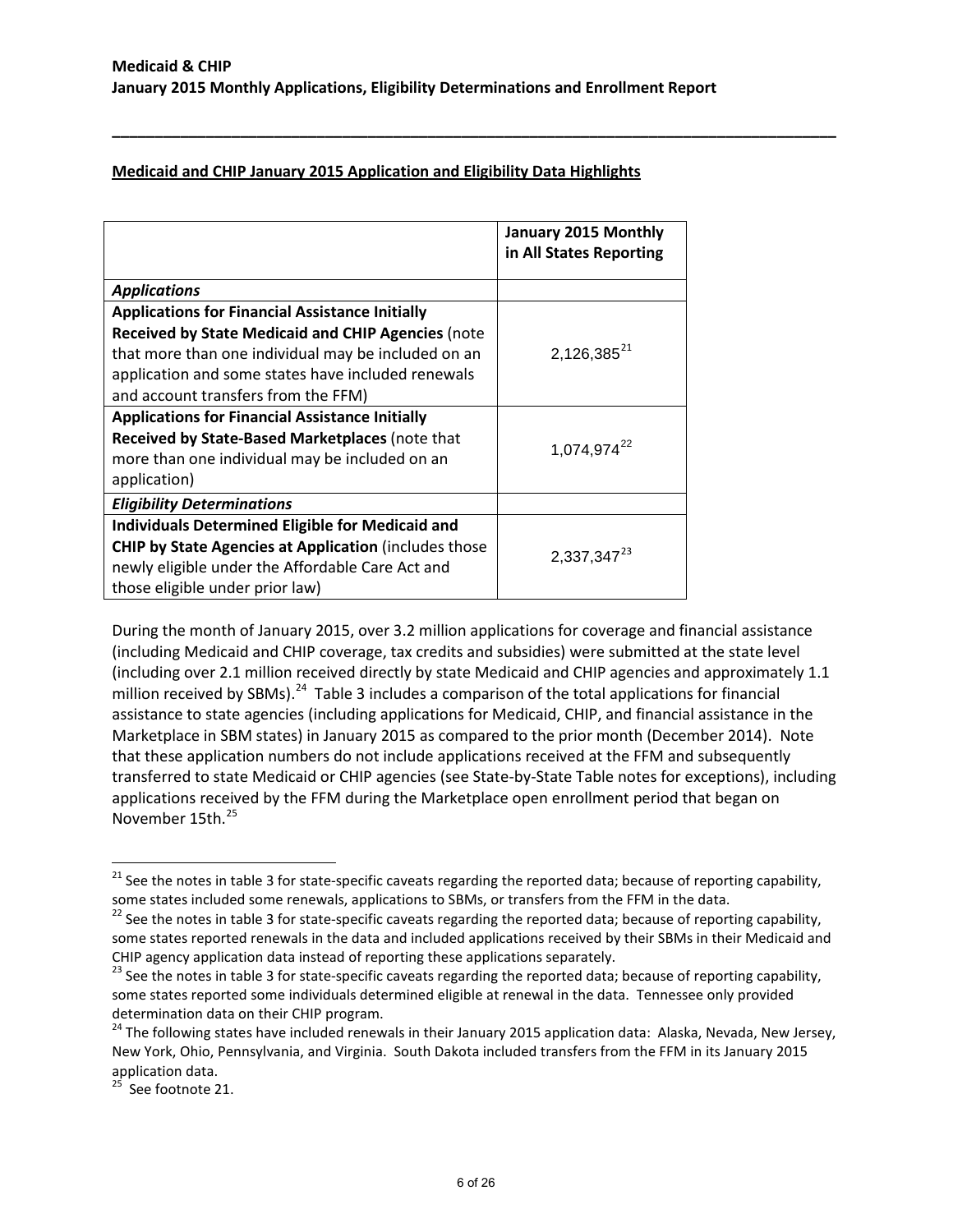States reported making over 2.3 million eligibility determinations for Medicaid and CHIP in January 2015 for individuals applying for coverage. As described above and in prior reports, this figure includes all of state Medicaid and CHIP agencies' determinations for individuals eligible under prior law, as well as through coverage expansions under the Affordable Care Act; note that, due to limitations on the data some states are able to report, the number of determinations includes renewals in those states.<sup>26</sup> Additionally, the determination number does not represent unique individuals, as an individual may have more than one eligibility determination. It is important to keep in mind that differences in volume of administrative transfers and other types of one-time enrollment activities can affect month-to-month comparisons of eligibility data.<sup>[27](#page-6-1)</sup>

**\_\_\_\_\_\_\_\_\_\_\_\_\_\_\_\_\_\_\_\_\_\_\_\_\_\_\_\_\_\_\_\_\_\_\_\_\_\_\_\_\_\_\_\_\_\_\_\_\_\_\_\_\_\_\_\_\_\_\_\_\_\_\_\_\_\_\_\_\_\_\_\_\_\_\_\_\_\_\_\_\_\_\_\_\_**

See the Medicaid and CHIP Application, Eligibility Determination, and Enrollment Data page on [Medicaid.gov](http://www.medicaid.gov/medicaid-chip-program-information/program-information/medicaid-and-chip-enrollment-data/medicaid-and-chip-application-eligibility-determination-and-enrollment-data.html) for preliminary and updated data on applications and determinations for October 2013 through January 2015.

<span id="page-6-0"></span><sup>&</sup>lt;sup>26</sup> The states that have included renewals in their January 2015 determination data are: District of Columbia, Iowa, Michigan, Nevada, New Jersey, Ohio, Pennsylvania, Rhode Island, South Dakota, Vermont and Virginia. Some of these renewals are conducted without the individual submitting a new application, using information already in the state's system that the individual is asked to verify.<br><sup>27</sup> A number of states are employing a new tool for facilitating Medicaid enrollment to conduct an "administrative

<span id="page-6-1"></span>transfer" to Medicaid using income information from the Supplemental Nutritional Assistance Program (SNAP) or the CHIP program (for the parents of CHIP enrollees). The following states have implemented administrative transfers since this authority was made available: Arkansas, California, Illinois, New Jersey, Oregon, and West Virginia. California and Oregon conducted transfers in January 2015. As of the end of January, 726,584 individuals have been determined eligible for Medicaid or CHIP as a result of this transitional strategy in the six states that have implemented it. Michigan received approval to conduct administrative transfers but it has not yet implemented this targeted enrollment strategy.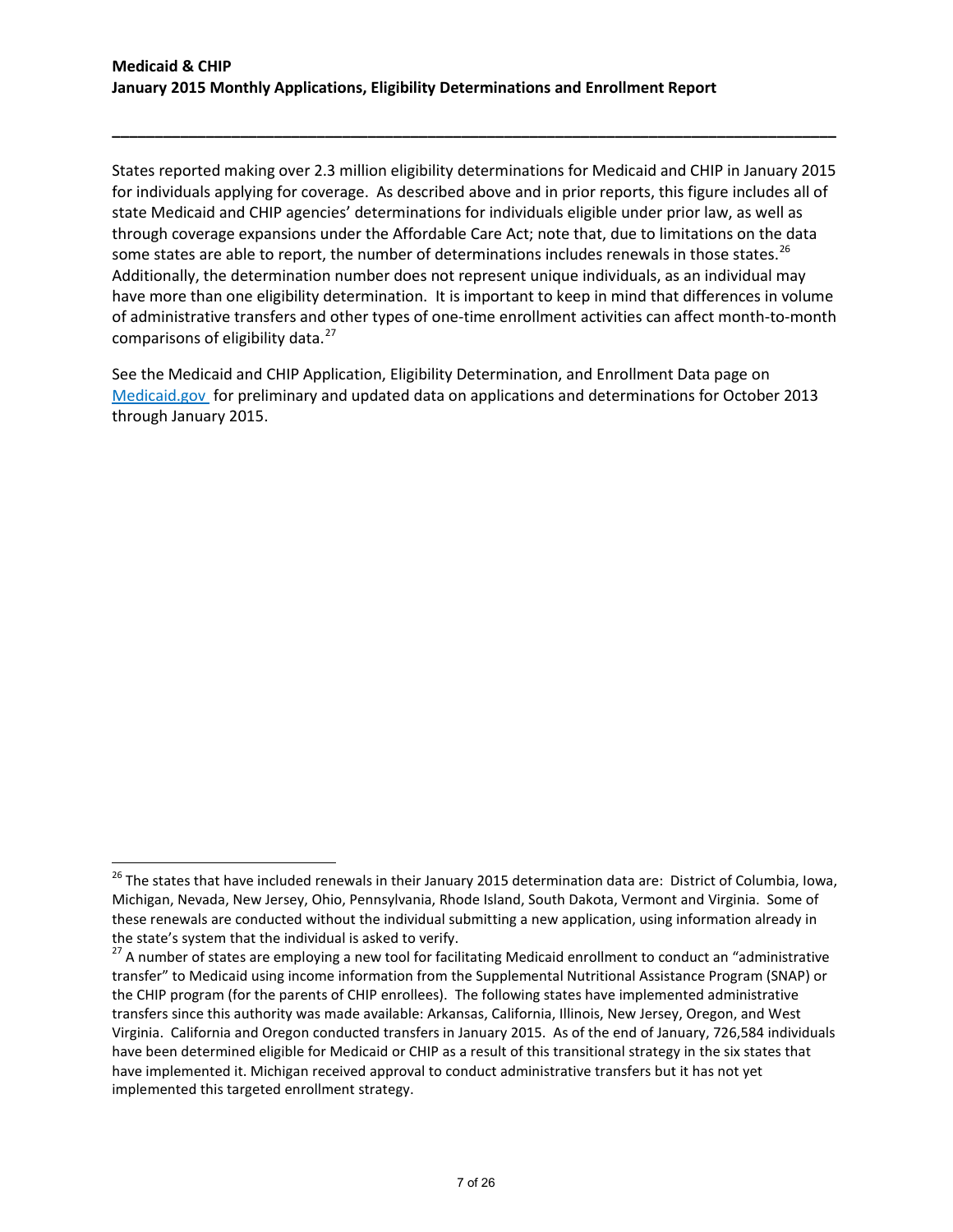# **Data Limitations**

CMS established a common set of definitions for consistency in reporting the Medicaid and CHIP performance indicators; these definitions appear in Appendix A. States are at various points in the process of transitioning from their historic definitions to the updated standardized reporting specifications. Where states have provided data that vary from our specifications, we have included that information in notes in the State-by-State tables.

**\_\_\_\_\_\_\_\_\_\_\_\_\_\_\_\_\_\_\_\_\_\_\_\_\_\_\_\_\_\_\_\_\_\_\_\_\_\_\_\_\_\_\_\_\_\_\_\_\_\_\_\_\_\_\_\_\_\_\_\_\_\_\_\_\_\_\_\_\_\_\_\_\_\_\_\_\_\_\_\_\_\_\_\_\_**

# **State-by-State Tables**

Below are 3 tables with state-specific data. The first table contains data on the total number of people enrolled in state Medicaid and CHIP programs in January 2015. The second table contains data on children enrolled in Medicaid and CHIP. The third table contains data on Medicaid and CHIP applications and eligibility determinations for the month of January 2015. The description of each data element included in the table is available in Appendix A. Unless otherwise noted, the reporting period for all elements is January 1 - 31, 2015.

# **Future Reports**

In future months, we will continue to expand the number of performance indicators that will be included in this report.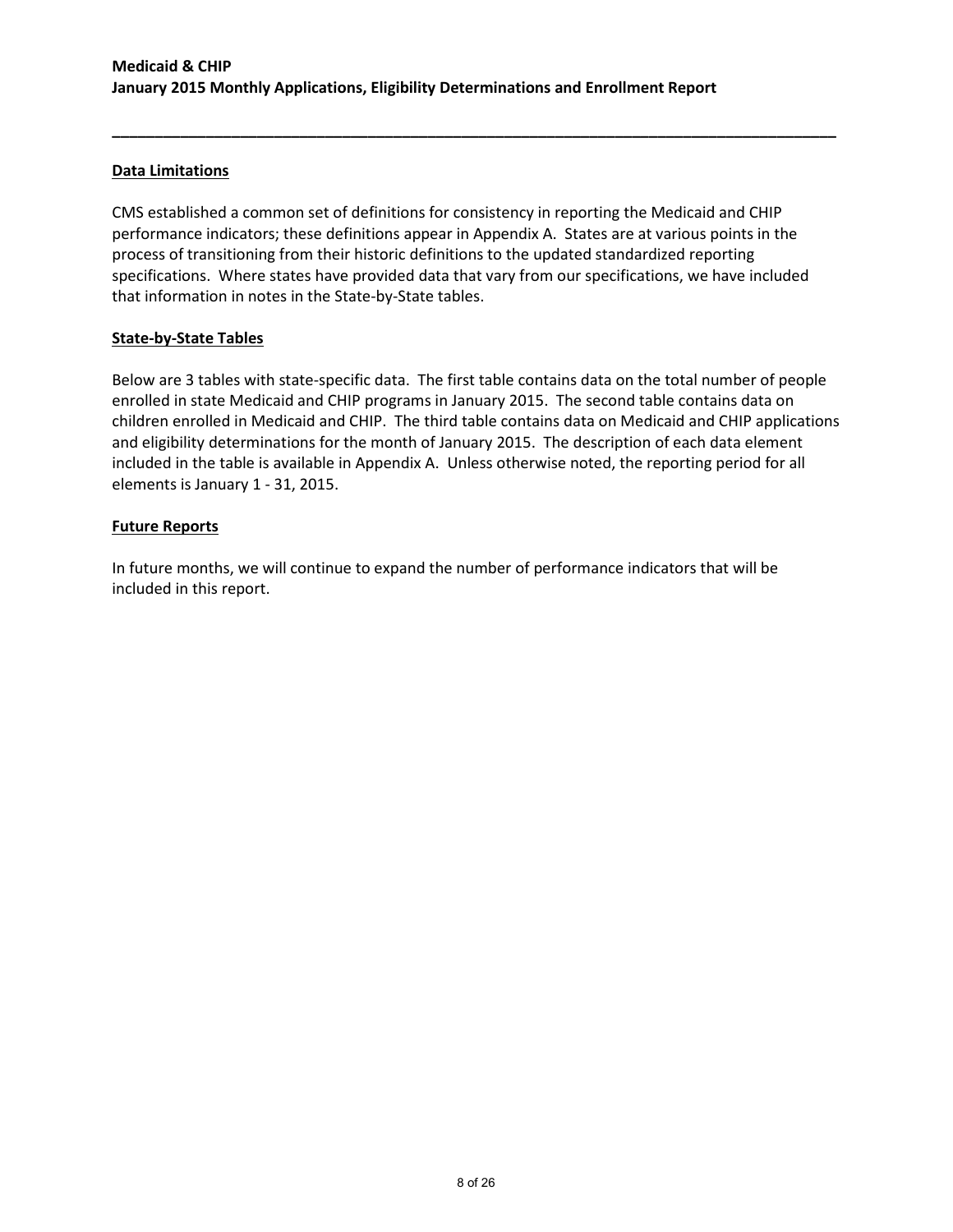|                                                                                                                                     |                  | <b>Enrollment</b>                                                                          |                                                                                     |                                                                                     |                                                                                     |                                                                                       |                                                                                     |  |  |
|-------------------------------------------------------------------------------------------------------------------------------------|------------------|--------------------------------------------------------------------------------------------|-------------------------------------------------------------------------------------|-------------------------------------------------------------------------------------|-------------------------------------------------------------------------------------|---------------------------------------------------------------------------------------|-------------------------------------------------------------------------------------|--|--|
| <b>States Expanding Medicaid</b>                                                                                                    | Marketplace Type | <b>Total Medicaid and CHIP</b><br><b>Enrollment, December 2014</b><br>(Preliminary)<br>(1) | <b>Total Medicaid and CHIP</b><br>Enrollment, January 2015<br>(Preliminary)<br>(II) | <b>6 Change December 2014 to</b><br>January 2015<br>(Columns (I) and (II))<br>(III) | <b>Average Monthly Medicaid</b><br>and CHIP Enrollment, July-<br>Sept. 2013<br>(IV) | Net Change, July-Sept. 2013 to<br>January 2015 (Columns<br>$(IV)$ and $(II)$ )<br>(V) | % Change, July-Sept. 2013<br>to January 2015(Columns<br>$(IV)$ and $(II)$ )<br>(VI) |  |  |
| Arizona                                                                                                                             | <b>FFM</b>       | 1,496,616                                                                                  | 1,482,316                                                                           | $-0.96%$                                                                            | 1,201,770                                                                           | 280,546                                                                               | 23.34%                                                                              |  |  |
| <b>Arkansas</b>                                                                                                                     | Partnership      | 824,682                                                                                    | 824,529                                                                             | $-0.02%$                                                                            | 556,851                                                                             | 267,678                                                                               | 48.07%                                                                              |  |  |
| California                                                                                                                          | SBM              | 11,919,314                                                                                 | 12,170,138                                                                          | 2.10%                                                                               | 9,157,000                                                                           | 3,013,138                                                                             | 32.91%                                                                              |  |  |
| Colorado                                                                                                                            | SBM              | 1,176,347                                                                                  | 1,195,042                                                                           | 1.59%                                                                               | 783,420                                                                             | 411,622                                                                               | 52.54%                                                                              |  |  |
| <b>Connecticut</b>                                                                                                                  | SBM              | 760,584                                                                                    | 733,590                                                                             | $-3.55%$                                                                            | $\overline{a}$                                                                      |                                                                                       |                                                                                     |  |  |
| <b>Delaware</b>                                                                                                                     | Partnership      | 235,047                                                                                    | 235,775                                                                             | 0.31%                                                                               | 223,324                                                                             | 12,451                                                                                | 5.58%                                                                               |  |  |
| <b>District of Columbia</b>                                                                                                         | SBM              | 256,282                                                                                    | 256,383                                                                             | 0.04%                                                                               | 235,786                                                                             | 20,597                                                                                | 8.74%                                                                               |  |  |
| Hawaii                                                                                                                              | SBM              | 303,567                                                                                    | 314,503                                                                             | 3.60%                                                                               | 288,357                                                                             | 26,146                                                                                | 9.07%                                                                               |  |  |
| <b>Illinois</b>                                                                                                                     | Partnership      | 3,082,060                                                                                  | 3,101,946                                                                           | 0.65%                                                                               | 2,626,943                                                                           | 475,003                                                                               | 18.08%                                                                              |  |  |
| Indiana <sup>^</sup>                                                                                                                | <b>FFM</b>       | 1,189,949                                                                                  | 1,198,066                                                                           | 0.68%                                                                               | 1,120,674                                                                           | 77,392                                                                                | 6.91%                                                                               |  |  |
| <b>I</b> lowa                                                                                                                       | Partnership      | 572,104                                                                                    | 512,533                                                                             | $-10.41%$                                                                           | 493,515                                                                             | 19,018                                                                                | 3.85%                                                                               |  |  |
| Kentucky                                                                                                                            | SBM              | 1,073,384                                                                                  | 1,099,327                                                                           | 2.42%                                                                               | 606,805                                                                             | 492,522                                                                               | 81.17%                                                                              |  |  |
| <b>Maryland</b>                                                                                                                     | <b>SBM</b>       | 1,125,271                                                                                  | 1,152,248                                                                           | 2.40%                                                                               | 856,297                                                                             | 295,951                                                                               | 34.56%                                                                              |  |  |
| <b>Massachusetts</b>                                                                                                                | SBM              | 1,571,990                                                                                  | 1,619,824                                                                           | 3.04%                                                                               | 1,296,359                                                                           | 323,465                                                                               | 24.95%                                                                              |  |  |
| Michigan                                                                                                                            | Partnership      | 2,215,447                                                                                  | 2,233,070                                                                           | 0.80%                                                                               | 1,912,009                                                                           | 321,061                                                                               | 16.79%                                                                              |  |  |
| Minnesota                                                                                                                           | SBM              | 1,189,343                                                                                  | 1,037,554                                                                           | $-12.76%$                                                                           | 873,040                                                                             | 164,514                                                                               | 18.84%                                                                              |  |  |
| <b>Nevada</b>                                                                                                                       | SBM **           | 548,377                                                                                    | 541,334                                                                             | $-1.28%$                                                                            | 332,560                                                                             | 208,774                                                                               | 62.78%                                                                              |  |  |
| <b>New Hampshire</b>                                                                                                                | Partnership      | 167,330                                                                                    | 169,747                                                                             | 1.44%                                                                               | 127,082                                                                             | 42,665                                                                                | 33.57%                                                                              |  |  |
| <b>New Jersey</b>                                                                                                                   | <b>FFM</b>       | 1,672,822                                                                                  | 1,667,815                                                                           | $-0.30%$                                                                            | 1,283,851                                                                           | 383,964                                                                               | 29.91%                                                                              |  |  |
| <b>New Mexico</b>                                                                                                                   | SBM **           | 687,942                                                                                    | 687,829                                                                             | $-0.02%$                                                                            | 457,678                                                                             | 230,151                                                                               | 50.29%                                                                              |  |  |
| <b>New York</b>                                                                                                                     | <b>SBM</b>       | 6,254,072                                                                                  | 6,247,440                                                                           | $-0.11%$                                                                            | 5,678,417                                                                           | 569,023                                                                               | 10.02%                                                                              |  |  |
| <b>North Dakota</b>                                                                                                                 | <b>FFM</b>       | 86,120                                                                                     | 86,220                                                                              | 0.12%                                                                               | 69,980                                                                              | 16,240                                                                                | 23.21%                                                                              |  |  |
| <b>Ohio</b>                                                                                                                         | Plan Management  | 2,900,815                                                                                  | 2,928,588                                                                           | 0.96%                                                                               | 2,341,481                                                                           | 587,107                                                                               | 25.07%                                                                              |  |  |
| <b>Oregon</b>                                                                                                                       | SBM **           | 1,030,940                                                                                  | 1,036,190                                                                           | 0.51%                                                                               | 626,356                                                                             | 409,834                                                                               | 65.43%                                                                              |  |  |
| Pennsylvania*                                                                                                                       | <b>FFM</b>       | 2,403,656                                                                                  | 2,493,851                                                                           | 3.75%                                                                               | 2,386,046                                                                           | 107,805                                                                               | 4.52%                                                                               |  |  |
| <b>Rhode Island</b>                                                                                                                 | SBM              | 263,426                                                                                    | 267,466                                                                             | 1.53%                                                                               | 190,833                                                                             | 76,633                                                                                | 40.16%                                                                              |  |  |
| Vermont                                                                                                                             | SBM              | 177,819                                                                                    | 179,514                                                                             | 0.95%                                                                               | 161,081                                                                             | 18,433                                                                                | 11.44%                                                                              |  |  |
| Washington                                                                                                                          | SBM              | 1,636,334                                                                                  | 1,645,727                                                                           | 0.57%                                                                               | 1,117,576                                                                           | 528,151                                                                               | 47.26%                                                                              |  |  |
| <b>West Virginia</b>                                                                                                                | Partnership      | 522,491                                                                                    | 524,569                                                                             | 0.40%                                                                               | 354,544                                                                             | 170,025                                                                               | 47.96%                                                                              |  |  |
| <b>Subtotal for All States Expanding Medicaid</b>                                                                                   |                  | 47,344,131                                                                                 | 47,643,134                                                                          | 0.63%                                                                               | 37,359,635                                                                          | 9,549,909                                                                             | 25.56%                                                                              |  |  |
| Subtotal for All States with Expansions in Effect and                                                                               |                  | 46,154,182                                                                                 | 46,445,068                                                                          | 0.63%                                                                               | 36,238,961                                                                          | 9,472,517                                                                             | 26.14%                                                                              |  |  |
| Providing Coverage in Reporting Month^<br>Subtotal for States Expanding Medicaid that<br>Reported in December 2014 and January 2015 |                  | 47,344,131                                                                                 | 47,643,134                                                                          | <b>Difference December</b><br>2014 to January 2015<br>299,003                       |                                                                                     |                                                                                       |                                                                                     |  |  |
| Subtotal for States Expanding Medicaid that<br>Reported in January 2015 and July-Sept. 2013                                         |                  |                                                                                            | 46,909,544                                                                          |                                                                                     | 37,359,635                                                                          | <b>Difference July-Sept</b><br>2013 to January 2015<br>9,549,909                      |                                                                                     |  |  |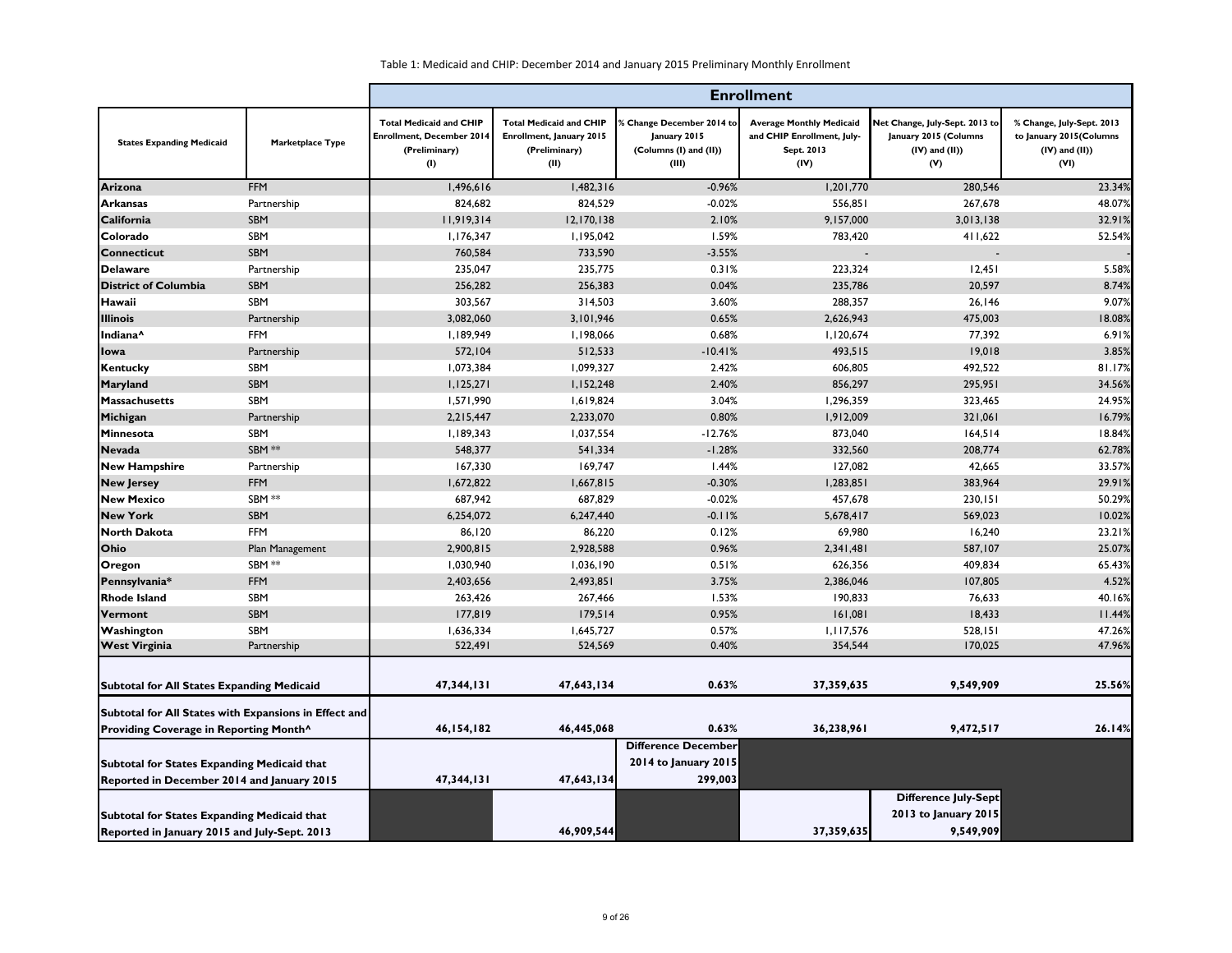**^=Indiana's effective date for implementing the expansion is February 1, 2015. IN is not included in the "Subtotal for All States with Expansions in Effect and Providing Coverage in Reporting Month"**

**because its expansion is not implemented as of January 2015.**

**\*=Individuals in PA began to receive coverage under the expansion on January 1, 2015.**

\*\*= The state's Marketplace uses the FFM's information technology platform for eligibility and enrollment functions (the FFM makes either assessments or determinations of Medicaid and CHIP eligibility).

**(-)=state has not reported data except as noted below.**

**Partnership, Plan Management, FFM/SBM-SHOP are all types of FFMs.**

**Column III is calculated for only those states that reported both December 2014 and January 2015 data.**

**Columns V and VI are calculated for only those states that reported data from both January 2015 and the July-Sept. 2013 period.**

**The subtotals for states reporting data from both January 2015 and the July-Sept. 2013 period exclude CT.**

| <b>Arkansas</b>             | (I), (II)       | Includes Private Option enrollees.                                                                                    |
|-----------------------------|-----------------|-----------------------------------------------------------------------------------------------------------------------|
| California                  | (I), (II)       | Includes individuals transferred from the Low Income Health Program                                                   |
| California                  |                 | section 1115 demonstration                                                                                            |
| California                  |                 | Includes estimated retroactive enrollment.                                                                            |
| California                  | (IV)            | Includes approximately 650,000 individuals transferred from the Low Income                                            |
| California                  |                 | Health Program section 1115 demonstration.                                                                            |
| <b>District of Columbia</b> | (I), (II), (IV) | Includes limited benefit dual eligible individuals and individuals enrolled in the locally funded DC Health Alliance. |
| <b>Illinois</b>             | (IV)            | Includes individuals who received retroactive coverage (unlike columns (I) and (II)).                                 |
| Indiana                     | (I), (II), (IV) | Includes partial benefit dual eligible individuals.                                                                   |
| Iowa                        | (I), (II)       | Data are preliminary.                                                                                                 |
| <b>Massachusetts</b>        | (I), (II)       | Does not include individuals receiving temporary transitional coverage.                                               |
| Minnesota                   | (I), (IV)       | May include duplicates (unlike column (II)).                                                                          |
| Minnesota                   | (II)            | 90,000 individuals were transitioned into Minnesota's basic health plan in 1/1/15.                                    |
| <b>Nevada</b>               | (I), (II)       | Data are preliminary.                                                                                                 |
| <b>New Jersey</b>           | (I), (II), (IV) | Includes individuals eligible at any point in the month.                                                              |
| <b>New Mexico</b>           | (1)             | Corrected. May include retroactive enrollment.                                                                        |
| <b>New Mexico</b>           | (IV)            | <b>Corrected</b>                                                                                                      |
| <b>New York</b>             | (I), (II)       | Includes estimated retroactive enrollment.                                                                            |
| <b>North Dakota</b>         | (IV)            | Data is from July 2013 only.                                                                                          |
| Vermont                     | (I), (IV)       | Corrected.                                                                                                            |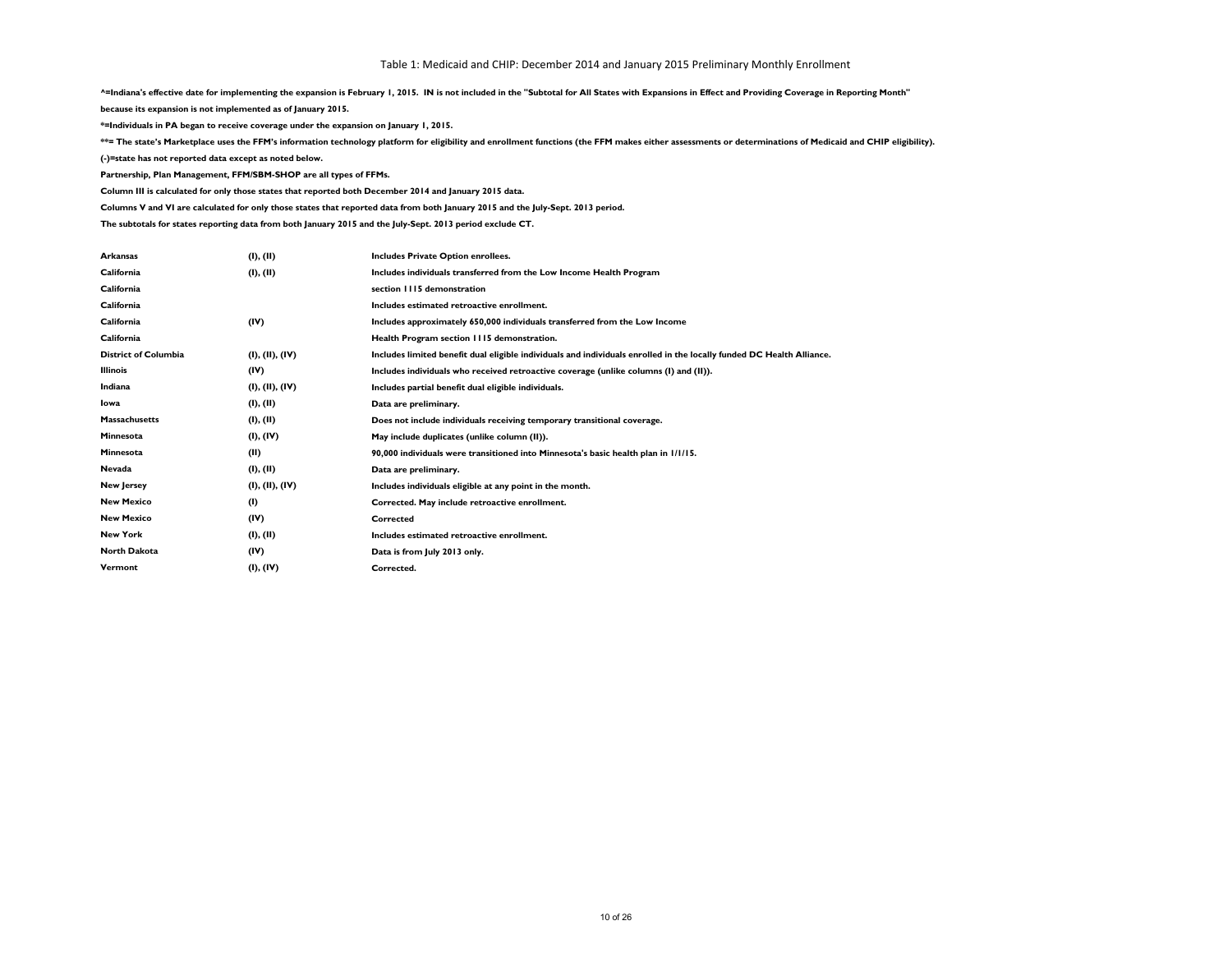|                                                                                                 |                         | <b>Enrollment</b>                                                                          |                                                                                     |                                                                                     |                                                                                     |                                                                                       |                                                                                     |
|-------------------------------------------------------------------------------------------------|-------------------------|--------------------------------------------------------------------------------------------|-------------------------------------------------------------------------------------|-------------------------------------------------------------------------------------|-------------------------------------------------------------------------------------|---------------------------------------------------------------------------------------|-------------------------------------------------------------------------------------|
| <b>States Not Expanding Medicaid</b>                                                            | <b>Marketplace Type</b> | <b>Total Medicaid and CHIP</b><br><b>Enrollment, December 2014</b><br>(Preliminary)<br>(1) | <b>Total Medicaid and CHIP</b><br>Enrollment, January 2015<br>(Preliminary)<br>(II) | <b>6 Change December 2014 to</b><br>January 2015<br>(Columns (I) and (II))<br>(III) | <b>Average Monthly Medicaid</b><br>and CHIP Enrollment, July-<br>Sept. 2013<br>(IV) | Net Change, July-Sept. 2013 to<br>January 2015 (Columns<br>$(IV)$ and $(II)$ )<br>(V) | % Change, July-Sept. 2013<br>to January 2015(Columns<br>$(IV)$ and $(II)$ )<br>(VI) |
| <b>Alabama</b>                                                                                  | <b>FFM</b>              | 867,302                                                                                    | 873,954                                                                             | 0.77%                                                                               | 799,176                                                                             | 74,778                                                                                | 9.36%                                                                               |
| Alaska                                                                                          | <b>FFM</b>              | 124,789                                                                                    | 121,867                                                                             | $-2.34%$                                                                            | 122,334                                                                             | $-467$                                                                                | $-0.38%$                                                                            |
| Florida                                                                                         | <b>FFM</b>              | 3,373,853                                                                                  | 3,404,156                                                                           | 0.90%                                                                               | 3,104,996                                                                           | 299,160                                                                               | 9.63%                                                                               |
| Georgia                                                                                         | <b>FFM</b>              | 1,738,810                                                                                  | 1,724,033                                                                           | $-0.85%$                                                                            | 1,535,090                                                                           | 188,943                                                                               | 12.31%                                                                              |
| Idaho                                                                                           | SBM                     | 287,932                                                                                    | 288,402                                                                             | 0.16%                                                                               | 251,926                                                                             | 36,476                                                                                | 14.48%                                                                              |
| <b>Kansas</b>                                                                                   | Plan Management         | 400,885                                                                                    | 404,608                                                                             | 0.93%                                                                               | 378,160                                                                             | 26,448                                                                                | 6.99%                                                                               |
| Louisiana                                                                                       | <b>FFM</b>              | 1,044,151                                                                                  | 1,053,090                                                                           | 0.86%                                                                               | 1,019,787                                                                           | 33,303                                                                                | 3.27%                                                                               |
| <b>Maine</b>                                                                                    | Plan Management         | 287,807                                                                                    | 282,359                                                                             | $-1.89%$                                                                            |                                                                                     |                                                                                       |                                                                                     |
| Mississippi                                                                                     | FFM/SBM-SHOP            | 705,537                                                                                    | 711,782                                                                             | 0.89%                                                                               | 637,229                                                                             | 74,553                                                                                | 11.70%                                                                              |
| Missouri                                                                                        | <b>FFM</b>              | 855,487                                                                                    | 863,651                                                                             | 0.95%                                                                               | 846,084                                                                             | 17,567                                                                                | 2.08%                                                                               |
| Montana                                                                                         | Plan Management         | 164,339                                                                                    | 165,604                                                                             | 0.77%                                                                               | 148,974                                                                             | 16,630                                                                                | 11.16%                                                                              |
| <b>Nebraska</b>                                                                                 | Plan Management         | 235,185                                                                                    | 235,523                                                                             | 0.14%                                                                               | 244,600                                                                             | $-9,077$                                                                              | $-3.71%$                                                                            |
| <b>North Carolina</b>                                                                           | <b>FFM</b>              | 1,821,489                                                                                  | 1,835,638                                                                           | 0.78%                                                                               | 1,595,952                                                                           | 239,686                                                                               | 15.02%                                                                              |
| <b>Oklahoma</b>                                                                                 | <b>FFM</b>              | 799,478                                                                                    | 808,807                                                                             | 1.17%                                                                               | 790,051                                                                             | 18,756                                                                                | 2.37%                                                                               |
| <b>South Carolina</b>                                                                           | <b>FFM</b>              | 995,296                                                                                    | 983,275                                                                             | $-1.21%$                                                                            | 889,744                                                                             | 93,531                                                                                | 10.51%                                                                              |
| <b>South Dakota</b>                                                                             | Plan Management         | 116,878                                                                                    | 117,687                                                                             | 0.69%                                                                               | 115,501                                                                             | 2,186                                                                                 | 1.89%                                                                               |
| <b>Tennessee</b>                                                                                | <b>FFM</b>              | 1,417,954                                                                                  | 1,433,932                                                                           | 1.13%                                                                               | 1,244,516                                                                           | 189,416                                                                               | 15.22%                                                                              |
| Texas                                                                                           | <b>FFM</b>              | 4,664,624                                                                                  | 4,651,139                                                                           | $-0.29%$                                                                            | 4,441,605                                                                           | 209,534                                                                               | 4.72%                                                                               |
| <b>Utah</b>                                                                                     | FFM/SBM-SHOP            | 291,889                                                                                    | 293,359                                                                             | 0.50%                                                                               | 294,029                                                                             | 670                                                                                   | $-0.23%$                                                                            |
| Virginia                                                                                        | Plan Management         | 937,016                                                                                    | 968,216                                                                             | 3.33%                                                                               | 935,434                                                                             | 32,782                                                                                | 3.50%                                                                               |
| Wisconsin                                                                                       | <b>FFM</b>              | 1,034,899                                                                                  | 1,042,496                                                                           | 0.73%                                                                               | 985,531                                                                             | 56,965                                                                                | 5.78%                                                                               |
| <b>Wyoming</b>                                                                                  | <b>FFM</b>              | 71,535                                                                                     | 68,577                                                                              | $-4.14%$                                                                            | 67,518                                                                              | 1,059                                                                                 | 1.57%                                                                               |
| Subtotal for All States Not Expanding Medicaid                                                  |                         | 22,237,135                                                                                 | 22,332,155                                                                          | 0.43%                                                                               | 20,448,237                                                                          | 1,601,559                                                                             | 7.83%                                                                               |
| Subtotal for States Not Expanding Medicaid that<br>Reported in December 2014 and January 2015   |                         | 22,237,135                                                                                 | 22,332,155                                                                          | <b>Difference December</b><br>2014 to January 2015<br>95,020                        |                                                                                     |                                                                                       |                                                                                     |
| Subtotal for States Not Expanding Medicaid that<br>Reported in January 2015 and July-Sept. 2013 |                         |                                                                                            | 22,049,796                                                                          |                                                                                     | 20,448,237                                                                          | <b>Difference July-Sept</b><br>2013 to January 2015<br>1,601,559                      |                                                                                     |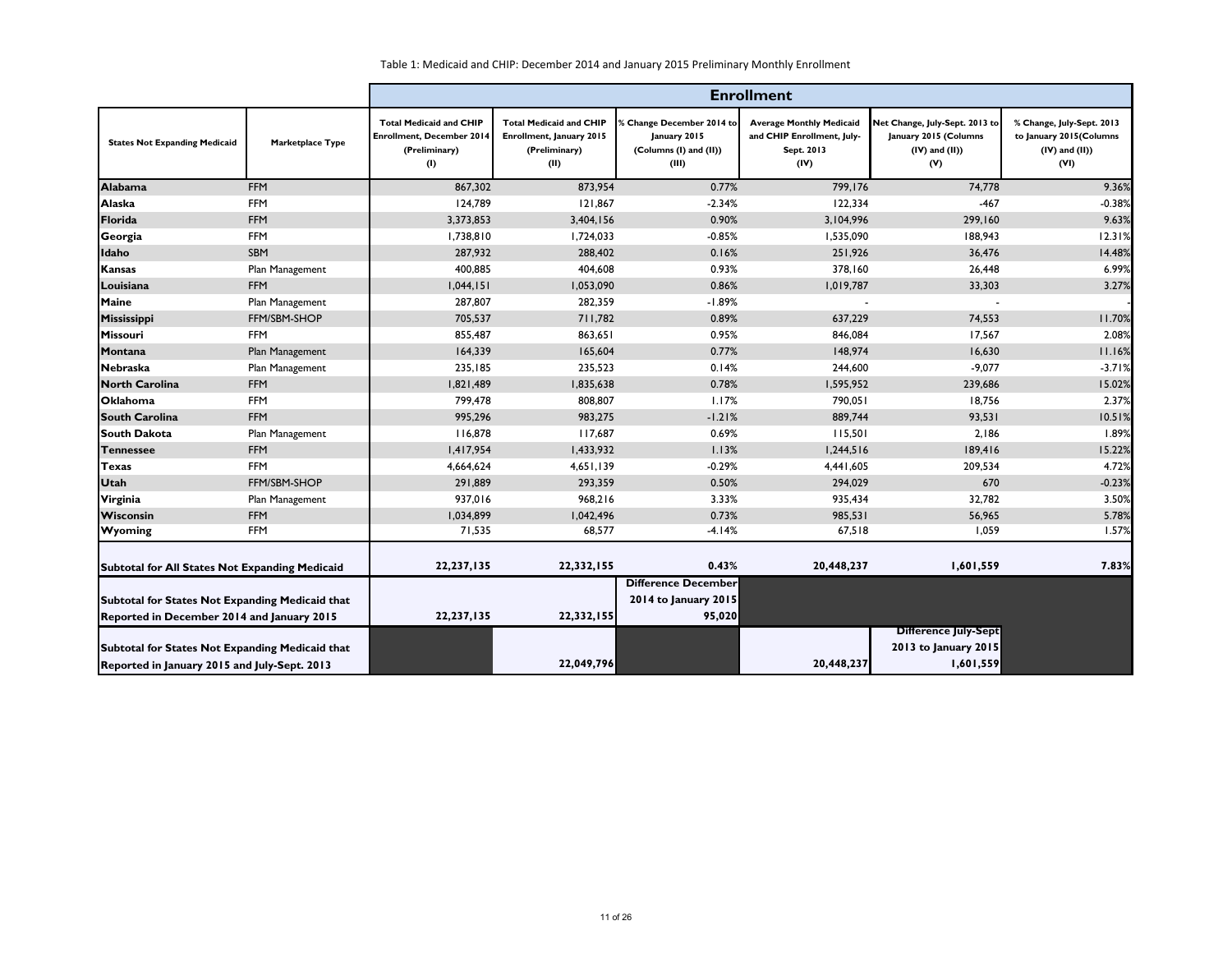**(-)=state has not reported data except as noted below.**

**Partnership, Plan Management, FFM/SBM-SHOP are all types of FFMs.**

**Column III is calculated for only those states that reported both December 2014 and January 2015 data.**

**Columns V and VI are calculated for only those states that reported data from both January 2015 and the July-Sept. 2013 period.**

**The subtotals for states reporting data from both January 2015 and the July-Sept. 2013 period exclude ME.**

| Includes service limited Medicare program beneficiaries (SLMBs). |
|------------------------------------------------------------------|
|                                                                  |
|                                                                  |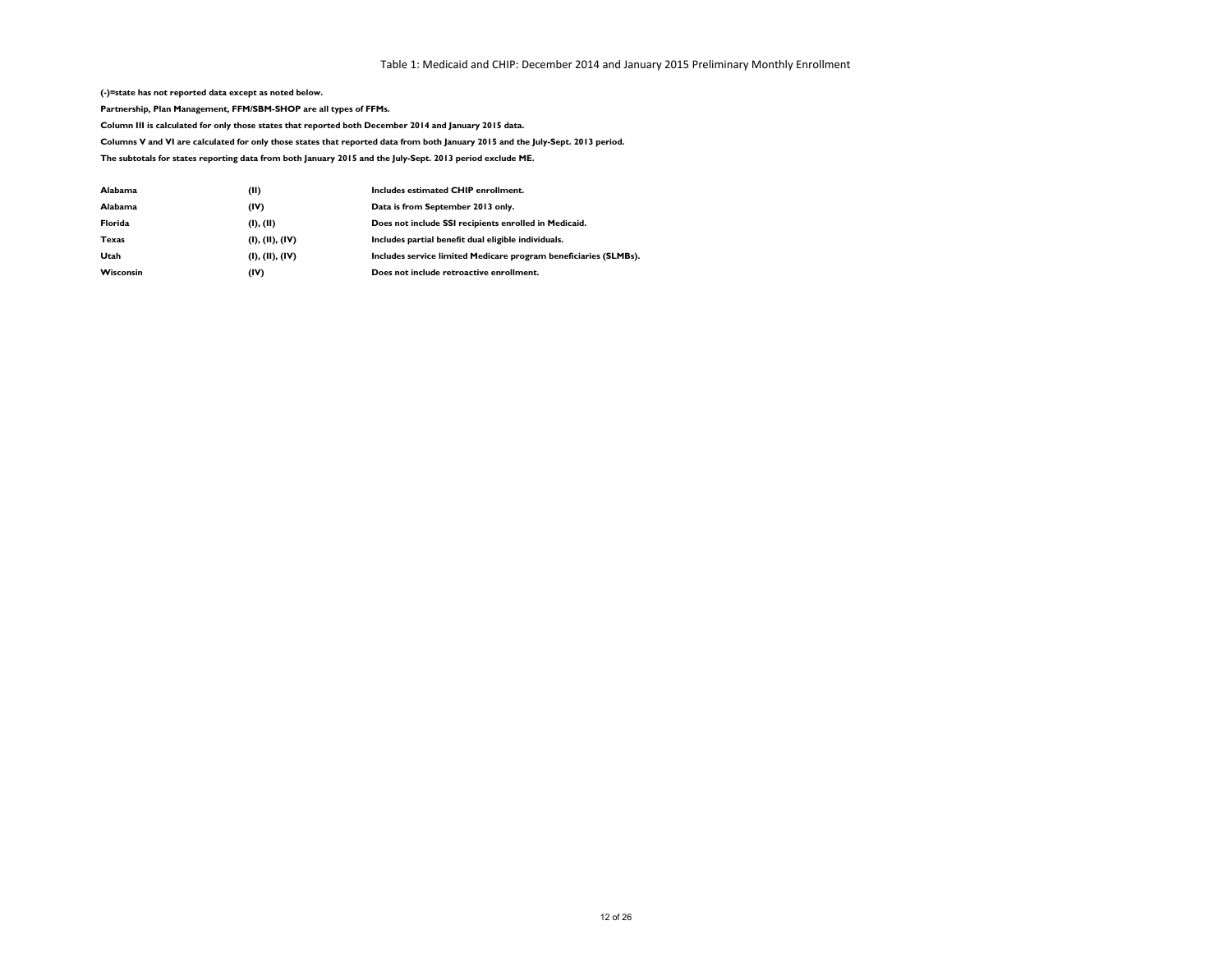|                                                                       | <b>Total Enrollment</b>                                                                    |                                                                                     |                                                                              |                                                                                     |                                                                                       |                                                                                      |  |
|-----------------------------------------------------------------------|--------------------------------------------------------------------------------------------|-------------------------------------------------------------------------------------|------------------------------------------------------------------------------|-------------------------------------------------------------------------------------|---------------------------------------------------------------------------------------|--------------------------------------------------------------------------------------|--|
| <b>All States</b>                                                     | <b>Total Medicaid and CHIP</b><br><b>Enrollment, December 2014</b><br>(Preliminary)<br>(1) | <b>Total Medicaid and CHIP</b><br>Enrollment, January 2015<br>(Preliminary)<br>(II) | % Change December 2014 to<br>January 2015<br>(Columns (I) and (II))<br>(III) | <b>Average Monthly Medicaid</b><br>and CHIP Enrollment, July-<br>Sept. 2013<br>(IV) | Net Change, July-Sept. 2013 to<br>January 2015 (Columns<br>$(IV)$ and $(II)$ )<br>(V) | % Change, July-Sept. 2013<br>to January 2015 (Columns<br>$(IV)$ and $(II)$ )<br>(VI) |  |
| <b>Total Across All States</b>                                        | 69,581,266                                                                                 | 69,975,289                                                                          | 0.57%                                                                        | 57,807,872                                                                          | 11,151,468                                                                            | 19.29%                                                                               |  |
| Total for States that Reported in December 2014<br>and January 2015   | 69,581,266                                                                                 | 69,975,289                                                                          | Difference December<br>2014 to January 2015<br>394,023                       |                                                                                     |                                                                                       |                                                                                      |  |
| Total for States that Reported in January 2015 and<br>July-Sept. 2013 |                                                                                            | 68,959,340                                                                          |                                                                              | 57,807,872                                                                          | <b>Difference July-Sept</b><br>2013 to January 2015<br>11,151,468                     |                                                                                      |  |

**Column III is calculated for only those states that reported both December 2014 and January 2015 data.**

**Columns V and VI are calculated for only those states that reported data from both January 2015 and the July-Sept. 2013 period.**

**Totals for states reporting data from both January 2015 and the July-Sept. 2013 period exclude CT and ME.**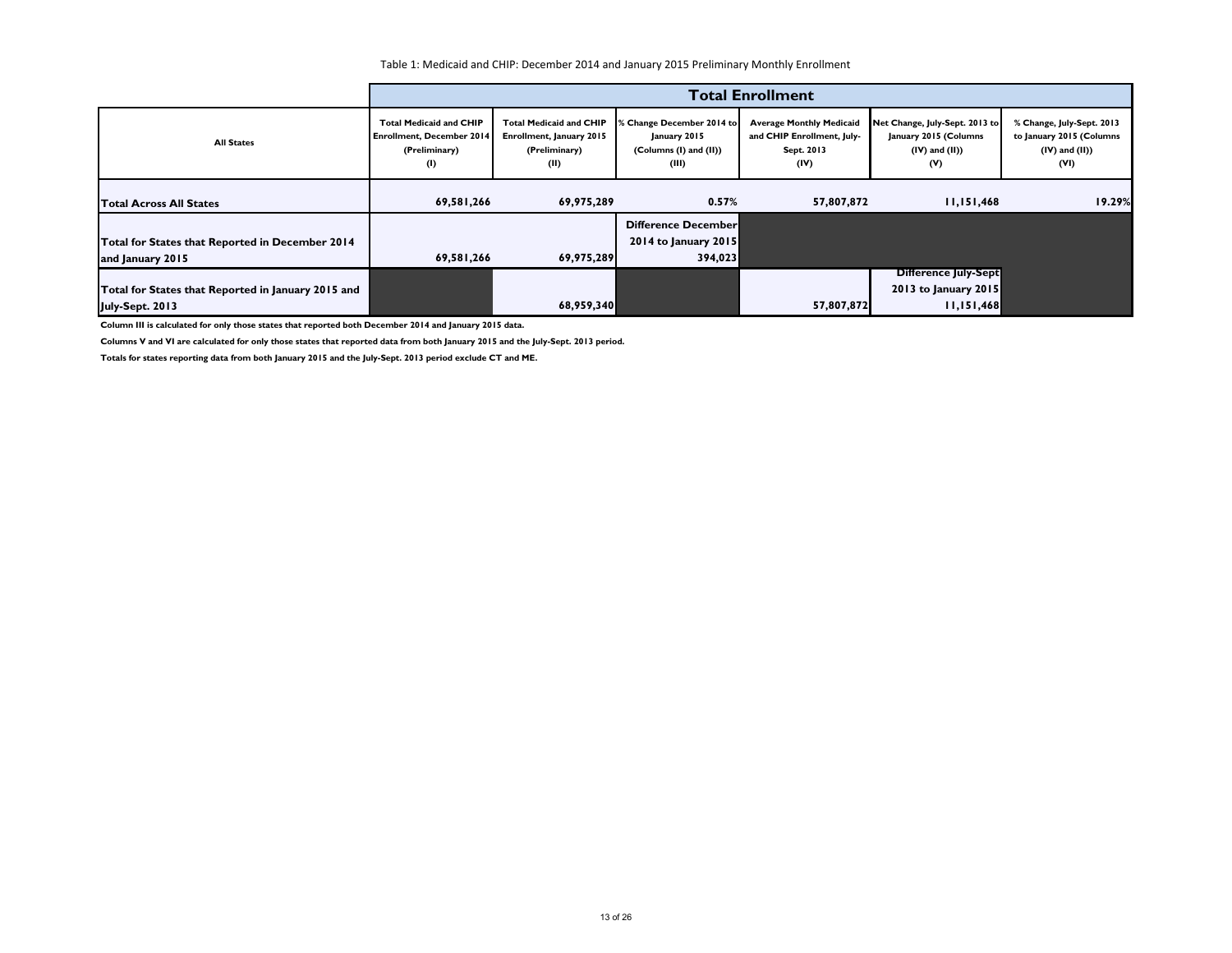|                                             |                     |                         |                        |                                           | <b>Enrollment</b>     |                                        |                                                     |                                                                                                                           |
|---------------------------------------------|---------------------|-------------------------|------------------------|-------------------------------------------|-----------------------|----------------------------------------|-----------------------------------------------------|---------------------------------------------------------------------------------------------------------------------------|
|                                             |                     |                         |                        | <b>Medicaid and CHIP Child Enrollment</b> |                       |                                        | <b>Total Medicaid and</b><br><b>CHIP Enrollment</b> | <b>Medicaid and CHIP Child</b><br><b>Enrollment as a % of Total</b><br><b>Enrollment (Columns</b><br>$(VI)$ and $(VII)$ ) |
| <b>State</b>                                | August, 2014<br>(1) | September, 2014<br>(II) | October, 2014<br>(III) | November, 2014<br>(IV)                    | December, 2014<br>(V) | January, 2015<br>(Preliminary)<br>(VI) | January, 2015<br>(Preliminary)<br>(VII)             | January, 2015<br>(Preliminary)<br>(VIII)                                                                                  |
| Alabama                                     | 647,625             | 642,646                 | 642,688                | 643,208                                   | 642,821               | 640,576                                | 873,954                                             | 73.30%                                                                                                                    |
| Alaska                                      | 74,251              | 73,706                  | 74,524                 | 74,073                                    | 74,043                | 70,241                                 | 121,867                                             | 57.64%                                                                                                                    |
| Arizona                                     |                     |                         |                        |                                           |                       |                                        | 1,482,316                                           |                                                                                                                           |
| <b>Arkansas</b>                             |                     | 431,339                 | 431,490                | 435,048                                   | 433,875               | 432,691                                | 824,529                                             | 52.48%                                                                                                                    |
| <b>California</b>                           |                     |                         |                        |                                           |                       |                                        | 12,170,138                                          |                                                                                                                           |
| Colorado                                    | 567,484             | 568,972                 | 568,093                | 569,320                                   | 574,528               | 577,887                                | 1,195,042                                           | 48.36%                                                                                                                    |
| <b>Connecticut</b>                          | 317,887             | 319,564                 | 320,127                | 316,325                                   | 312,639               | 300,570                                | 733,590                                             | 40.97%                                                                                                                    |
| <b>Delaware</b>                             | 101,696             | 101,688                 | 102,304                | 103,176                                   | 104, 105              | 104,358                                | 235,775                                             | 44.26%                                                                                                                    |
| <b>District of Columbia</b>                 |                     |                         | <b>Service State</b>   | <b>Service State</b>                      |                       |                                        | 256,383                                             |                                                                                                                           |
| Florida                                     | 2,267,848           | 2,281,978               | 2,279,731              | 2,269,590                                 | 2,277,678             | 2,292,762                              | 3,404,156                                           | 67.35%                                                                                                                    |
| Georgia                                     | 1,251,603           | 1,250,161               | 1,244,512              | 1,245,101                                 | 1,245,982             | 1,211,139                              | 1,724,033                                           | 70.25%                                                                                                                    |
| Hawaii                                      | 133,176             | 128,654                 | 131,342                | 134,059                                   | 134,788               | 136,205                                | 314,503                                             | 43.31%                                                                                                                    |
| Idaho                                       | 193,877             | 198,147                 | 198,704                | 199,073                                   | 199,720               | 200,356                                | 288,402                                             | 69.47%                                                                                                                    |
| <b>Illinois</b>                             | 1,535,988           | 1,525,138               | 1,518,476              | 1,513,095                                 | 1,506,829             | 1,488,571                              | 3,101,946                                           | 47.99%                                                                                                                    |
| Indiana                                     | 714,082             | 717,009                 | 719,398                | 717,576                                   | 722,093               | 712,412                                | 1,198,066                                           | 59.46%                                                                                                                    |
| Ilowa                                       | 285,489             | 287,449                 | 287,255                | 287,046                                   | 285,924               | 228,745                                | 512,533                                             | 44.63%                                                                                                                    |
| Kansas                                      | 287,792             | 285,530                 | 285,069                | 285,312                                   | 285,658               | 289,107                                | 404,608                                             | 71.45%                                                                                                                    |
| Kentucky                                    | 447,179             | 455,689                 | 460,921                | 457,422                                   | 466,254               | 475,918                                | 1,099,327                                           | 43.29%                                                                                                                    |
| Louisiana                                   | 748,219             | 750,483                 | 753,063                | 754,564                                   | 754,849               | 758,881                                | 1,053,090                                           | 72.06%                                                                                                                    |
| Maine                                       | 122,648             | 122,451                 | 122, 143               | 120,993                                   | 120,778               | 118,871                                | 282,359                                             | 42.10%                                                                                                                    |
| <b>Maryland</b>                             | 598,935             | 603,330                 | 570,909                | 574,748                                   | 584,867               | 585,518                                | 1,152,248                                           | 50.82%                                                                                                                    |
| Massachusetts                               | 591,415             | 593,800                 | 597,093                | 608,120                                   | 624,329               | 633,077                                | 1,619,824                                           | 39.08%                                                                                                                    |
| Michigan                                    | 1,017,455           | 1,004,973               | 984,534                | 1,001,051                                 | 988,640               | 967,146                                | 2,233,070                                           | 43.31%                                                                                                                    |
| Minnesota                                   | 483,250             | 487,032                 | 490,143                | 495,228                                   | 499,841               | 485,015                                | 1,037,554                                           | 46.75%                                                                                                                    |
| <b>Mississippi</b>                          | 475,354             | 479,218                 | 482,092                | 484,959                                   | 488,502               | 487,818<br>545,594                     | 711,782                                             | 68.53%                                                                                                                    |
| Missouri                                    | 511,724<br>105,370  | 520,779<br>103,966      | 533,716<br>102,869     | 540,063<br>100,948                        | 541,683<br>103,432    | 102,923                                | 863,651<br>165,604                                  | 63.17%<br>62.15%                                                                                                          |
| Montana<br><b>Nebraska</b>                  | 160, 165            | 161,008                 | 160,854                | 159,470                                   | 159,779               | 157,129                                | 235,523                                             | 66.71%                                                                                                                    |
| <b>Nevada</b>                               | 281,614             | 283,081                 | 285,364                | 276,856                                   | 272,289               | 265,496                                | 541,334                                             | 49.04%                                                                                                                    |
| <b>New Hampshire</b>                        | 91,866              | 91,944                  | 91,942                 | 91,731                                    | 92,472                | 92,289                                 | 169,747                                             | 54.37%                                                                                                                    |
| <b>New Jersey</b>                           | 798,719             | 803,170                 | 812,669                | 817,006                                   | 819,893               | 816,839                                | 1,667,815                                           | 48.98%                                                                                                                    |
| <b>New Mexico</b>                           |                     |                         | $\blacksquare$         | $\sim$                                    |                       |                                        | 687,829                                             |                                                                                                                           |
| <b>New York</b>                             | 2,387,386           | 2,390,927               | 2,386,591              | 2,387,338                                 | 2,396,294             | 2,366,899                              | 6,247,440                                           | 37.89%                                                                                                                    |
| <b>North Carolina</b>                       | 1,179,363           | 1,209,053               | 1,199,317              | 1,235,442                                 | 1,251,499             | 1,256,336                              | 1,835,638                                           | 68.44%                                                                                                                    |
| <b>North Dakota</b>                         | 40,134              | 40,050                  | 40,253                 | 40,047                                    | 40,525                | 39,900                                 | 86,220                                              | 46.28%                                                                                                                    |
| Ohio                                        | 1,230,096           | 1,239,342               | 1,256,684              | 1,264,617                                 | 1,273,228             | 1,282,648                              | 2,928,588                                           | 43.80%                                                                                                                    |
| <b>Oklahoma</b>                             | 515,794             | 517,141                 | 519,968                | 519,185                                   | 515,178               | 521,195                                | 808,807                                             | 64.44%                                                                                                                    |
| <b>Oregon</b>                               | 438,143             | 441,632                 | 445,910                | 449,535                                   | 429,592               | 427,667                                | 1,036,190                                           | 41.27%                                                                                                                    |
| Pennsylvania                                | 1,275,437           | 1,287,139               | 1,289,774              | 1,284,541                                 | 1,281,125             | 1,282,627                              | 2,493,851                                           | 51.43%                                                                                                                    |
| <b>Rhode Island</b>                         | 106,484             | 105,240                 | 105,304                | 108,783                                   | 107,292               | 110,321                                | 267,466                                             | 41.25%                                                                                                                    |
| <b>South Carolina</b>                       | 653,345             | 658,327                 | 657,480                | 655,926                                   | 656,931               | 653,584                                | 983,275                                             | 66.47%                                                                                                                    |
| <b>South Dakota</b>                         | 78,821              | 78,708                  | 78,903                 | 79,054                                    | 79,616                | 80,097                                 | 117,687                                             | 68.06%                                                                                                                    |
| <b>Tennessee</b>                            | $\sim$              |                         | $\sim$                 | $\sim$                                    |                       |                                        | 1,433,932                                           |                                                                                                                           |
| Texas                                       | 3,384,078           | 3,447,054               | 3,475,401              | 3,470,512                                 | 3,477,020             | 3,429,655                              | 4,651,139                                           | 73.74%                                                                                                                    |
| <b>Utah</b>                                 | 210,702             | 204,271                 | 210,620                | 208,306                                   | 209,252               | 205,744                                | 293,359                                             | 70.13%                                                                                                                    |
| Vermont                                     | 68,863              | 67,159                  |                        |                                           | 69,312                | 69,355                                 | 179,514                                             | 38.63%                                                                                                                    |
| Virginia                                    | 637,902             | 634,163                 | 640,670                | 651,943                                   | 651,609               | 660,836                                | 968,216                                             | 68.25%                                                                                                                    |
| Washington                                  | 748,198             | 756,092                 | 756,488                | 751,642                                   | 765,628               | 767,557                                | 1,645,727                                           | 46.64%                                                                                                                    |
| <b>West Virginia</b>                        | 212,589             | 209,920                 | 208,552                | 207,646                                   | 203,283               | 207,363                                | 524,569                                             | 39.53%                                                                                                                    |
| Wisconsin                                   |                     | 491,362                 | 491,325                | 488,148                                   | 487,464               | 488,890                                | 1,042,496                                           | 46.90%                                                                                                                    |
| <b>Wyoming</b>                              | 44,528              | 46,812                  | 46,992                 | 46,135                                    | 47,092                | 44,681                                 | 68,577                                              | 65.15%                                                                                                                    |
| <b>Total For All States</b>                 | 28,024,574          | 29,097,297              | 29,062,257             | 29,123,961                                | 29,260,231            | 29,073,489                             | 69,975,289                                          | 53.89%                                                                                                                    |
| <b>Number of States</b><br><b>Reporting</b> | 44                  | 46                      | 45                     | 45                                        | 46                    | 46                                     | 51                                                  | 46                                                                                                                        |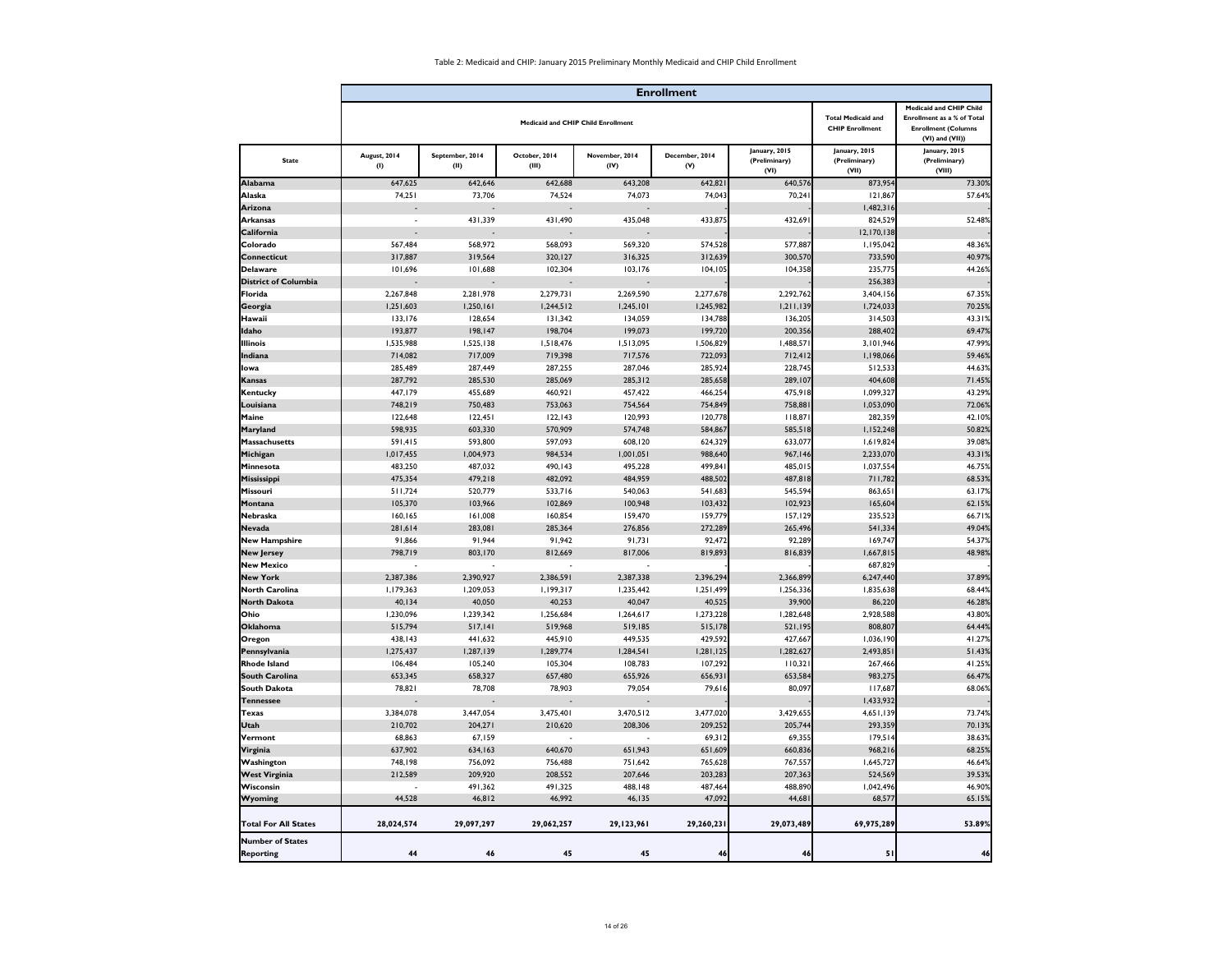| <b>Alabama</b> | (VI), (VII)     |
|----------------|-----------------|
| <b>lowa</b>    | $(I)$ - $(VI)$  |
| New York       | $(I)$ - $(VII)$ |

**Includes estimated CHIP enrollment. Data are preliminary. Includes estimated retroactive enrollment.**

**For general notes on enrollment data, see Table 1: Medicaid and CHIP: December 2014 and January 2015 Preliminary Monthly Enrollment (-)=State has not reported data or data submitted was incomplete.**

**Column VIII is calculated for only those states that reported both January 2015 child enrollment data and January 2015 Total Medicaid and CHIP enrollment data.**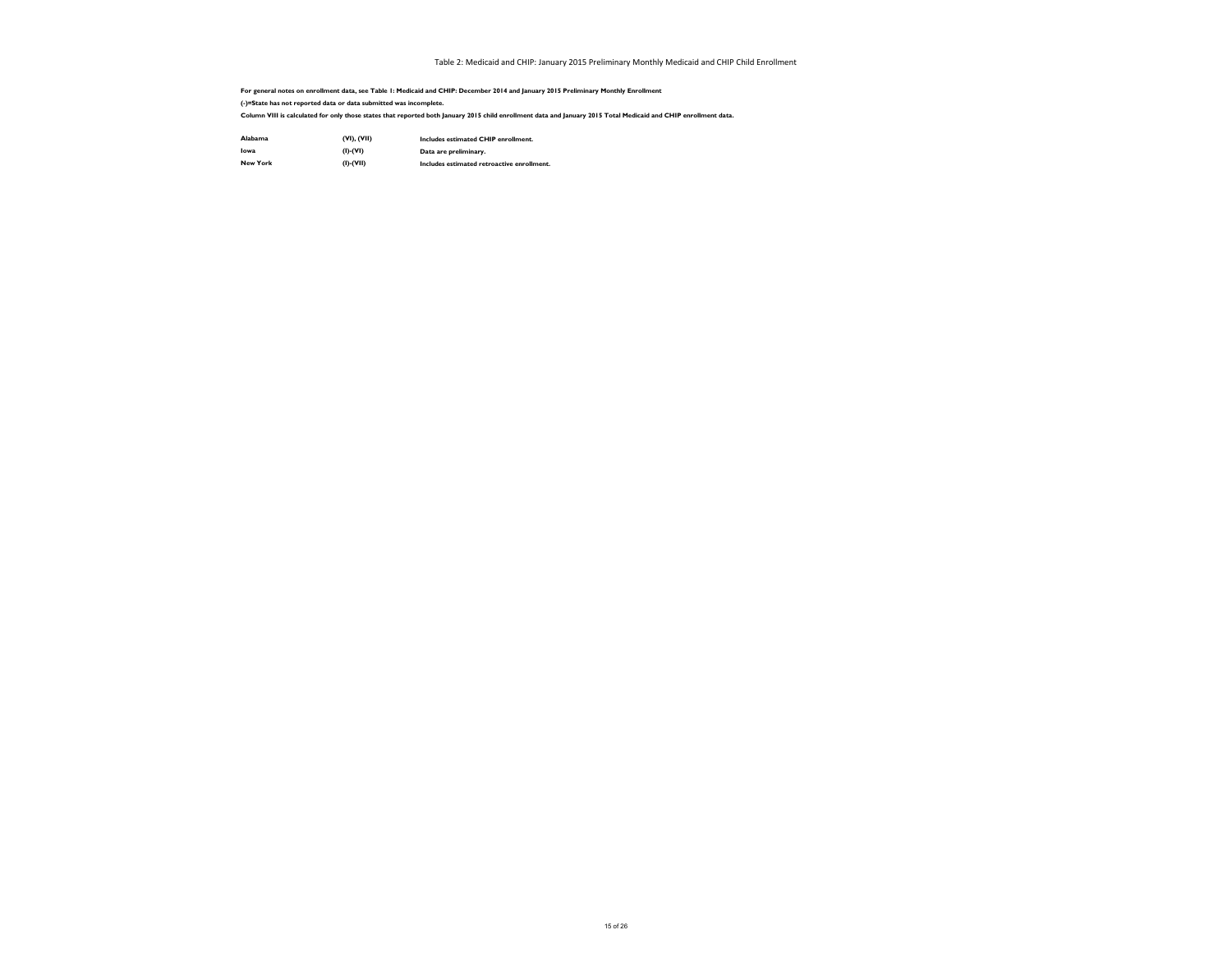|                                                       |                         | <b>Applications</b>                                                                                                |                                                                                                                                              |                                                                                                                                  |                                                                                                                                           |                                                                                 |                                                                                                                               | <b>Determinations</b>                                                                                               |                                                                                |
|-------------------------------------------------------|-------------------------|--------------------------------------------------------------------------------------------------------------------|----------------------------------------------------------------------------------------------------------------------------------------------|----------------------------------------------------------------------------------------------------------------------------------|-------------------------------------------------------------------------------------------------------------------------------------------|---------------------------------------------------------------------------------|-------------------------------------------------------------------------------------------------------------------------------|---------------------------------------------------------------------------------------------------------------------|--------------------------------------------------------------------------------|
| <b>States Expanding Medicaid</b>                      | <b>Marketplace Type</b> | <b>New Applications</b><br>Submitted to Medicaid and<br><b>CHIP Agencies, January 2015</b><br>(Preliminary)<br>(1) | <b>Applications for Financial</b><br><b>Assistance Submitted to</b><br>the State Based<br>Marketplace, January 2015<br>(Preliminary)<br>(II) | <b>Total Applications for</b><br><b>Financial Assistance</b><br>Submitted at State Level,<br>January 2015 (Preliminary)<br>(III) | <b>Total Applications for</b><br><b>Financial Assistance</b><br><b>Submitted at State Level</b><br>December 2014<br>(Preliminary)<br>(IV) | % Change December 2014 to<br>January 2015 (Columns (IV)<br>and $(III)$ )<br>(V) | <b>Individuals Determined</b><br><b>Eligible for Medicaid at</b><br><b>Application, January 2015</b><br>(Preliminary)<br>(VI) | <b>Individuals Determined</b><br>Eligible for CHIP at<br><b>Application, January 2015</b><br>(Preliminary)<br>(VII) | <b>Total New</b><br>Determinations, January<br>2015<br>(Preliminary)<br>(VIII) |
| <b>Arizona</b>                                        | <b>FFM</b>              | $\overline{\phantom{a}}$                                                                                           | N/A                                                                                                                                          | $\overline{\phantom{a}}$                                                                                                         | $\sim$                                                                                                                                    |                                                                                 | $\sim$                                                                                                                        | $\overline{\phantom{a}}$                                                                                            |                                                                                |
| <b>Arkansas</b>                                       | Partnership             | 26,031                                                                                                             | N/A                                                                                                                                          | 26,031                                                                                                                           | 24,787                                                                                                                                    | 5.02%                                                                           | 13,612                                                                                                                        | 589                                                                                                                 | 14,201                                                                         |
| California                                            | SBM                     | 66,471                                                                                                             | 205,095                                                                                                                                      | 271,566                                                                                                                          | 368,683                                                                                                                                   | $-26.34%$                                                                       | 429,474                                                                                                                       | $\overline{\phantom{a}}$                                                                                            | 429,474                                                                        |
| Colorado                                              | SBM                     | 25,906                                                                                                             | 10,410                                                                                                                                       | 36,316                                                                                                                           | 47,107                                                                                                                                    | $-22.91%$                                                                       | 25,662                                                                                                                        | 332                                                                                                                 | 25,994                                                                         |
| <b>Connecticut</b>                                    | SBM                     | 10,201                                                                                                             | 19,876                                                                                                                                       | 30,077                                                                                                                           | 44,345                                                                                                                                    | $-32.17%$                                                                       | 17,849                                                                                                                        | 10 <sup>°</sup>                                                                                                     | 17,859                                                                         |
| <b>Delaware</b>                                       | Partnership             | 4,549                                                                                                              | N/A                                                                                                                                          | 4,549                                                                                                                            | 4,865                                                                                                                                     | $-6.50%$                                                                        | 1,989                                                                                                                         | 73                                                                                                                  | 2,062                                                                          |
| <b>District of Columbia</b>                           | SBM                     | 5,908                                                                                                              | 2,749                                                                                                                                        | 8,657                                                                                                                            | 8,081                                                                                                                                     | 7.13%                                                                           | 6,114                                                                                                                         | $\sim$                                                                                                              | 6,114                                                                          |
| Hawaii                                                | SBM                     | 6,130                                                                                                              | $\overline{\phantom{a}}$                                                                                                                     | 6,130                                                                                                                            | 8,057                                                                                                                                     | $-23.92%$                                                                       | 2,015                                                                                                                         | 86                                                                                                                  | 2,101                                                                          |
| <b>Illinois</b>                                       | Partnership             | 110,888                                                                                                            | N/A                                                                                                                                          | 110,888                                                                                                                          | 110,347                                                                                                                                   | 0.49%                                                                           | 62,437                                                                                                                        | 16,001                                                                                                              | 78,438                                                                         |
| Indiana <sup>^</sup>                                  | <b>FFM</b>              | 99,664                                                                                                             | N/A                                                                                                                                          | 99,664                                                                                                                           | 70,634                                                                                                                                    | 41.10%                                                                          | 25,375                                                                                                                        | 2,907                                                                                                               | 28,282                                                                         |
| <b>I</b> lowa                                         | Partnership             | 18,473                                                                                                             | N/A                                                                                                                                          | 18,473                                                                                                                           | 15,893                                                                                                                                    | 16.23%                                                                          | 33,128                                                                                                                        |                                                                                                                     | 33,128                                                                         |
| <b>Kentucky</b>                                       | SBM                     | 9,431                                                                                                              | 26,192                                                                                                                                       | 35,623                                                                                                                           | 40,840                                                                                                                                    | $-12.77%$                                                                       | 206,589                                                                                                                       | 9,197                                                                                                               | 215,786                                                                        |
| <b>Maryland</b>                                       | SBM                     | 18,092                                                                                                             | 49,227                                                                                                                                       | 67,319                                                                                                                           | 162,391                                                                                                                                   | $-58.55%$                                                                       | 44,767                                                                                                                        | 1,023                                                                                                               | 45,790                                                                         |
| <b>Massachusetts</b>                                  | SBM                     | 37,774                                                                                                             | 56, 113                                                                                                                                      | 93,887                                                                                                                           | 158,267                                                                                                                                   | $-40.68%$                                                                       |                                                                                                                               |                                                                                                                     |                                                                                |
| Michigan                                              | Partnership             | 94,044                                                                                                             | N/A                                                                                                                                          | 94,044                                                                                                                           | 99,644                                                                                                                                    | $-5.62%$                                                                        | 100,500                                                                                                                       | 6,986                                                                                                               | 107,486                                                                        |
| Minnesota                                             | SBM                     | 28,806                                                                                                             | $\blacksquare$                                                                                                                               | 28,806                                                                                                                           | 34,178                                                                                                                                    | $-15.72%$                                                                       | 18,298                                                                                                                        |                                                                                                                     | 18,298                                                                         |
| <b>Nevada</b>                                         | SBM **                  | 18,733                                                                                                             | $\overline{\phantom{a}}$                                                                                                                     | 18,733                                                                                                                           | 20,811                                                                                                                                    | $-9.99%$                                                                        | 13,762                                                                                                                        | 61                                                                                                                  | 13,823                                                                         |
| <b>New Hampshire</b>                                  | Partnership             | 4,734                                                                                                              | N/A                                                                                                                                          | 4,734                                                                                                                            | 5,063                                                                                                                                     | $-6.50%$                                                                        | 5,178                                                                                                                         | 197                                                                                                                 | 5,375                                                                          |
| <b>New Jersey</b>                                     | <b>FFM</b>              | 46,577                                                                                                             | N/A                                                                                                                                          | 46,577                                                                                                                           | 47,701                                                                                                                                    | $-2.36%$                                                                        | 7,553                                                                                                                         | 3,206                                                                                                               | 10,759                                                                         |
| <b>New Mexico</b>                                     | SBM **                  |                                                                                                                    | N/A                                                                                                                                          | $\blacksquare$                                                                                                                   |                                                                                                                                           |                                                                                 |                                                                                                                               |                                                                                                                     |                                                                                |
| <b>New York</b>                                       | SBM                     | $\sim$                                                                                                             | 544,163                                                                                                                                      | 544,163                                                                                                                          | 528,561                                                                                                                                   | 2.95%                                                                           | 105,084                                                                                                                       | 14,139                                                                                                              | 119,223                                                                        |
| <b>North Dakota</b>                                   | <b>FFM</b>              |                                                                                                                    | N/A                                                                                                                                          |                                                                                                                                  |                                                                                                                                           |                                                                                 | 5,619                                                                                                                         | 173                                                                                                                 | 5,792                                                                          |
| <b>Ohio</b>                                           | Plan Management         | 158,211                                                                                                            | N/A                                                                                                                                          | 158,211                                                                                                                          | 185,529                                                                                                                                   | $-14.72%$                                                                       | 136,274                                                                                                                       | $\sim$                                                                                                              | 136,274                                                                        |
| <b>Oregon</b>                                         | SBM **                  | 229                                                                                                                | 30,898                                                                                                                                       | 31,127                                                                                                                           | 30,164                                                                                                                                    | 3.19%                                                                           | 52,815                                                                                                                        |                                                                                                                     | 52,815                                                                         |
| Pennsylvania*                                         | FFM                     | 407,809                                                                                                            | N/A                                                                                                                                          | 407,809                                                                                                                          | 361,264                                                                                                                                   | 12.88%                                                                          | 129,996                                                                                                                       | 5,768                                                                                                               | 135,764                                                                        |
| <b>Rhode Island</b>                                   | SBM                     | 4,759                                                                                                              |                                                                                                                                              | 4,759                                                                                                                            |                                                                                                                                           |                                                                                 | 27,724                                                                                                                        | 2,939                                                                                                               | 30,663                                                                         |
| Vermont                                               | SBM                     | I,490                                                                                                              | 5,687                                                                                                                                        | 7,177                                                                                                                            | 4,490                                                                                                                                     | 59.84%                                                                          | 2,848                                                                                                                         | 1,970                                                                                                               | 4,818                                                                          |
| Washington                                            | SBM                     | 22,984                                                                                                             | 124,564                                                                                                                                      | 147,548                                                                                                                          | 202,747                                                                                                                                   | $-27.23%$                                                                       |                                                                                                                               |                                                                                                                     |                                                                                |
| <b>West Virginia</b>                                  | Partnership             | 27,019                                                                                                             | N/A                                                                                                                                          | 27,019                                                                                                                           | 26,536                                                                                                                                    | 1.82%                                                                           | 16,692                                                                                                                        | 770                                                                                                                 | 17,462                                                                         |
| Subtotal for All States Expanding Medicaid            |                         | 1,254,913                                                                                                          | 1,074,974                                                                                                                                    | 2,329,887                                                                                                                        | 2,610,985                                                                                                                                 | $-10.95%$                                                                       | 1,491,354                                                                                                                     | 66,427                                                                                                              | 1,557,781                                                                      |
| Subtotal for All States with Expansions in Effect and |                         |                                                                                                                    |                                                                                                                                              |                                                                                                                                  |                                                                                                                                           |                                                                                 |                                                                                                                               |                                                                                                                     |                                                                                |
| Providing Coverage in Reporting Month^                |                         | 1,155,249                                                                                                          | 1,074,974                                                                                                                                    | 2,230,223                                                                                                                        | 2,540,351                                                                                                                                 | $-12.40%$                                                                       | 1,465,979                                                                                                                     | 63,520                                                                                                              | 1,529,499                                                                      |
|                                                       |                         |                                                                                                                    |                                                                                                                                              |                                                                                                                                  |                                                                                                                                           | <b>Difference December</b>                                                      |                                                                                                                               |                                                                                                                     |                                                                                |
| Subtotal for States Expanding Medicaid that           |                         |                                                                                                                    |                                                                                                                                              |                                                                                                                                  |                                                                                                                                           | 2014 to January 2015                                                            |                                                                                                                               |                                                                                                                     |                                                                                |
| Reported in December 2014 and Jan 2015                |                         |                                                                                                                    |                                                                                                                                              | 2,325,128                                                                                                                        | 2,610,985                                                                                                                                 | $-285,857$                                                                      |                                                                                                                               |                                                                                                                     |                                                                                |

A=Indiana's effective date for implementing the expansion is February 1, 2015. IN is not included in the "Subtotal for All States with Expansions in Effect and Providing Coverage in Reporting Month"

**because its expansion is not implemented as of January 2015.**

**\*=Individuals in PA began to receive coverage under the expansion on January 1, 2015.**

**\*\*= The state's Marketplace uses the FFM's information technology platform for eligibility and enrollment functions (the FFM makes either assessments or determinations of Medicaid and CHIP eligibility). (-)=state has not reported data except as noted below.**

**Column V is calculated for only those states that reported December 2014 and January 2015 Applications data (subtotals exclude AZ, ND, NM, RI).**

**Partnership, Plan Management, FFM/SBM-SHOP are all types of FFMs.**

**† Reported value is less than 10, excluded from data set to ensure privacy.**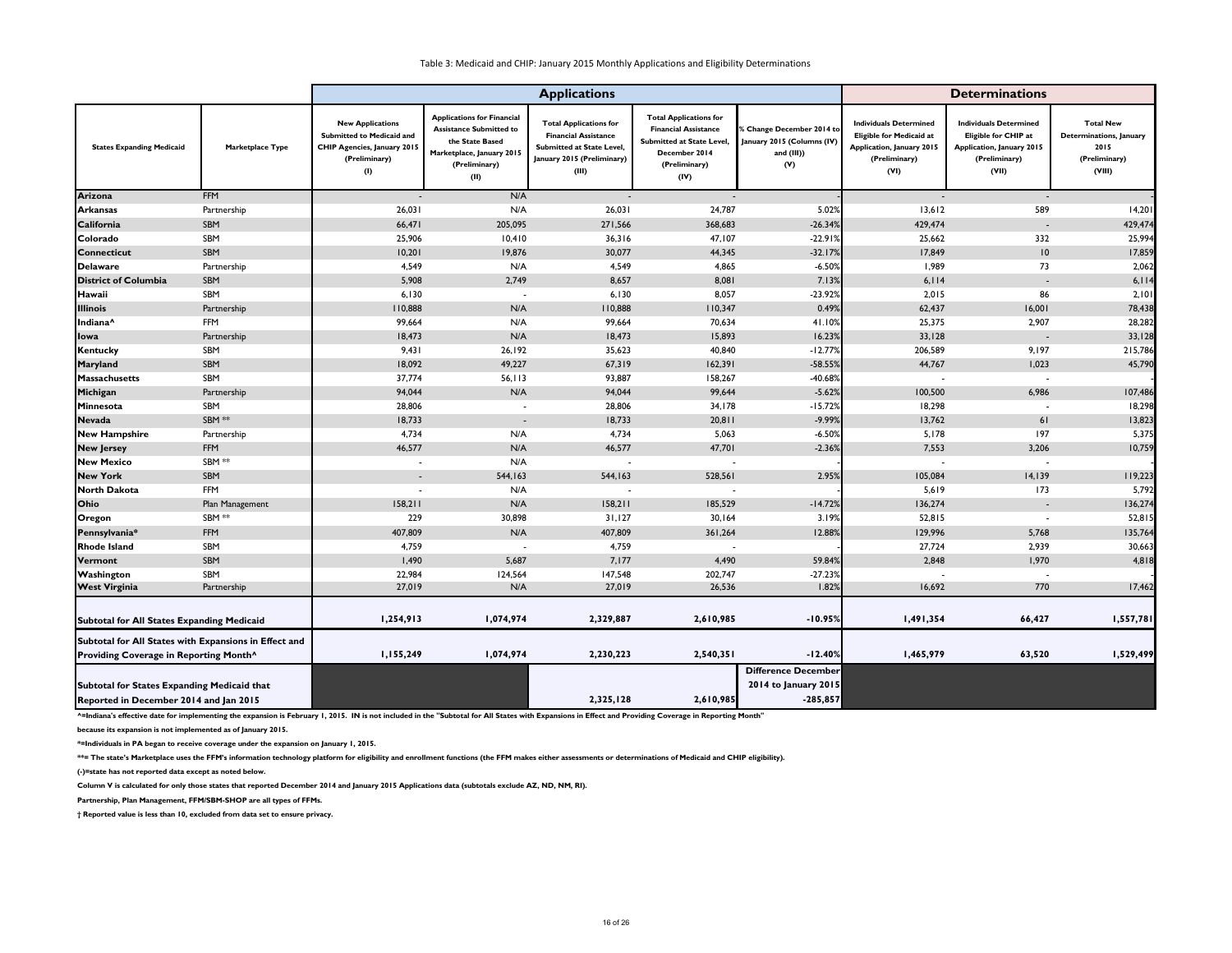| Arkansas                    | (VI)                | <b>Includes CHIP.</b>                                                                                                                     |
|-----------------------------|---------------------|-------------------------------------------------------------------------------------------------------------------------------------------|
| California                  | (1)                 | Reflects primarily newly-determined and likely eligible Medicaid applicants,                                                              |
| California                  |                     | as well as some ongoing caseload activity conducted via the state's health exchange automation system.                                    |
| California                  | (II)                | Includes applications to SBM that did not request financial assistance.                                                                   |
| California                  | (IV)                | Reflects primarily newly-determined and likely eligible Medicaid applicants,                                                              |
| California                  |                     | as well as some ongoing caseload activity conducted via the state's health exchange automation system.                                    |
| California                  | (VI)                | Reflects primarily newly-determined and likely eligible Medicaid applicants                                                               |
| California                  |                     | as well as some ongoing caseload activity conducted via the state's health exchange automation system.                                    |
| Colorado                    | (1)                 | State Medicaid agency hosts SBM portal; number includes all applications for insurance affordability programs.                            |
| <b>Connecticut</b>          | (I), (III), (IV)    | Data may include some duplication of applications between Medicaid and CHIP.                                                              |
| <b>Connecticut</b>          | (VI)                | Count is of households, not individuals.                                                                                                  |
| <b>District of Columbia</b> | (III)               | The count of applications received by the Medicaid agency and the state based marketplace may overlap; total may contain some duplicates. |
| <b>District of Columbia</b> | (VI)                | Includes all determinations (e.g., renewals); includes CHIP.                                                                              |
| Hawaii                      | (1)                 | Number includes all applications for insurance affordability programs.                                                                    |
| Iowa                        | (I), (III), (IV)    | Data are preliminary.                                                                                                                     |
| Iowa                        | (VI)                | Includes MAGI populations only.                                                                                                           |
| Iowa                        | (VI), (VII), (VIII) | Data are preliminary.                                                                                                                     |
| Iowa                        | (VI), (VII)         | Includes renewals.                                                                                                                        |
| Maryland                    | (II)                | Includes State Medicaid Agency data and SBM data from 1/1 - 1/31.                                                                         |
| Maryland                    | (II), (III), (IV)   | Includes all applications not only those requesting financial assistance.                                                                 |
| Maryland                    | (VI)                | Count is of households, not individuals. Includes State Medicaid Agency data and SBM data from 1/1 - 1/31.                                |
| Maryland                    | (VII)               | Count is of households, not individuals. Includes State Medicaid Agency data and SBM data from 1/1 - 1/31.                                |
| Maryland                    | (VIII)              | Count is of households, not individuals. Includes State Medicaid Agency data and SBM data from 1/1 - 1/31.                                |
| <b>Massachusetts</b>        | (II), (III), (IV)   | Includes all applications not only those requesting financial assistance.                                                                 |
| Michigan                    | (VI)                | Includes renewals.                                                                                                                        |
| Michigan                    | (VII)               | Includes renewals.                                                                                                                        |
| Minnesota                   | (I), (III), (IV)    | Count is of persons applying, not applications.                                                                                           |
| Minnesota                   | (IV)                | Does not include applications to the new eligibility and enrollment system (unlike columns (I) and (III)).                                |
| Minnesota                   | (VI)                | <b>Includes CHIP.</b>                                                                                                                     |
| Nevada                      | (I), (III), (IV)    | Includes renewals.                                                                                                                        |
| Nevada                      | (VI)                | Count is of households, not individuals. Includes renewals.                                                                               |
| <b>New Hampshire</b>        | (VI)                | Data is derived by considering prior coverage.                                                                                            |
| <b>New Jersey</b>           | (I), (III), (IV)    | Includes applications received at county welfare agencies. Includes renewals.                                                             |
| <b>New Jersey</b>           | (IV)                | Corrected.                                                                                                                                |
| <b>New Jersey</b>           | (VI), (VII), (VIII) | Does not include all eligibility determinations; county welfare agencies determinations are not included in this data.                    |
| <b>New York</b>             | (III), (VI)         | Includes renewals.                                                                                                                        |
| <b>New York</b>             | (VI)                | Data are preliminary.                                                                                                                     |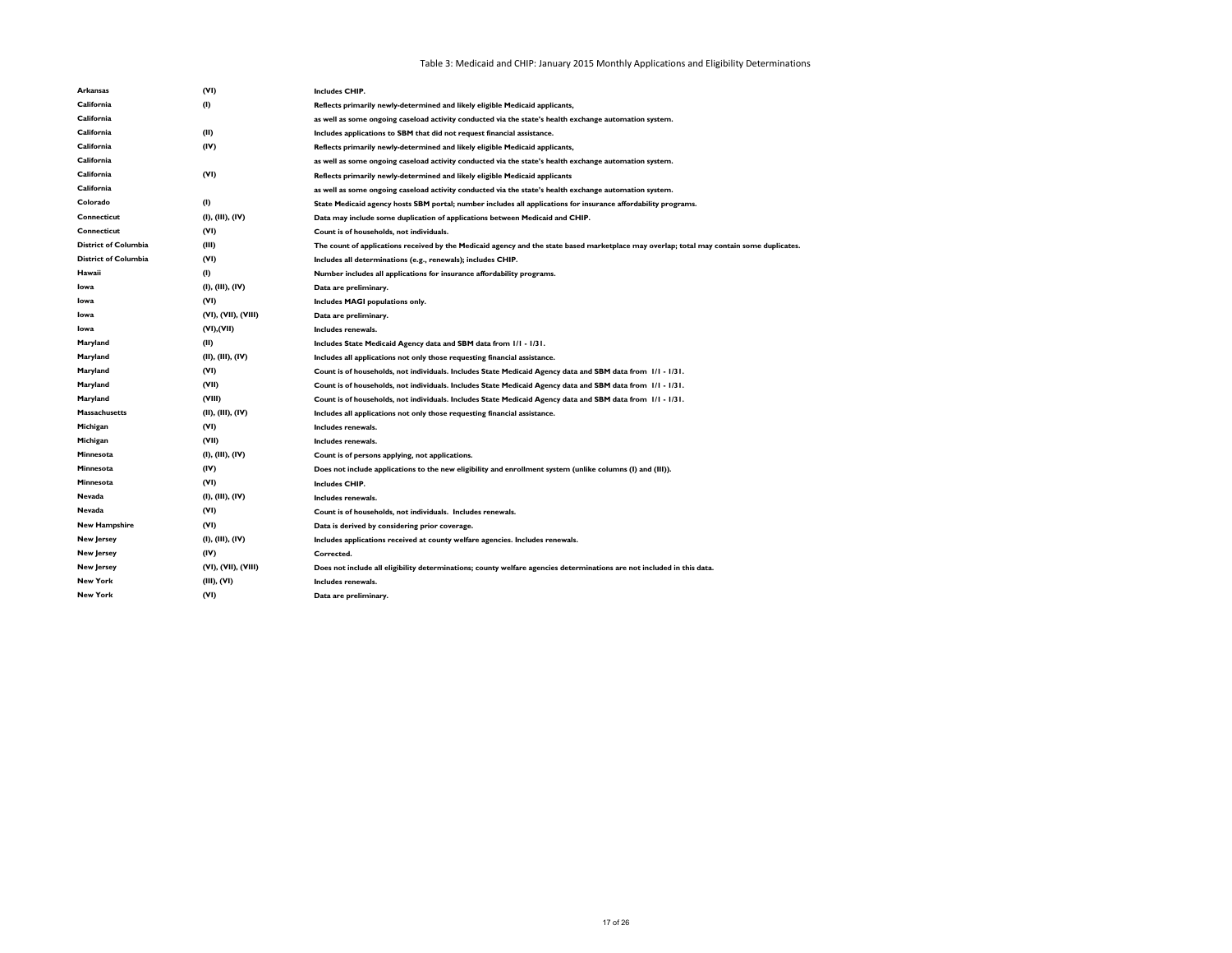Table 3: Medicaid and CHIP: January 2015 Monthly Applications and Eligibility Determinations

| <b>New York</b>     | (VII)               | Data are preliminary.                                                                                |
|---------------------|---------------------|------------------------------------------------------------------------------------------------------|
| <b>New York</b>     | (VIII)              | Data are preliminary.                                                                                |
| Ohio                | (I), (III), (IV)    | Includes renewals. May include some applications only for other benefits, not for Medicaid and CHIP. |
| Ohio                | (VI)                | <b>Includes CHIP.</b>                                                                                |
| Ohio                | (VI), (VIII)        | Includes renewals                                                                                    |
| Oregon              | (VI)                | Count is of households, not individuals; includes CHIP.                                              |
| Oregon              |                     | Includes 90 individuals determined eligible via Targeted Enrollment Strategy.                        |
| Oregon              |                     | Includes MAGI populations only.                                                                      |
| Oregon              | (VI), (VIII)        | Includes MAGI populations only.                                                                      |
| Pennsylvania        | (I), (III), (IV)    | Includes renewals.                                                                                   |
| Pennsylvania        | (VI), (VIII)        | Includes renewals.                                                                                   |
| <b>Rhode Island</b> | (VI)                | Includes only determinations through new MAGI system. Includes renewals.                             |
| <b>Rhode Island</b> | (VII)               | Includes only determinations through new MAGI system. Includes renewals.                             |
| Vermont             | (I), (II), (III)    | Includes updates to reporting methodology.                                                           |
| Vermont             | (VI)                | Includes renewals.                                                                                   |
| Vermont             | (VI), (VII), (VIII) | Includes updates to reporting methodology.                                                           |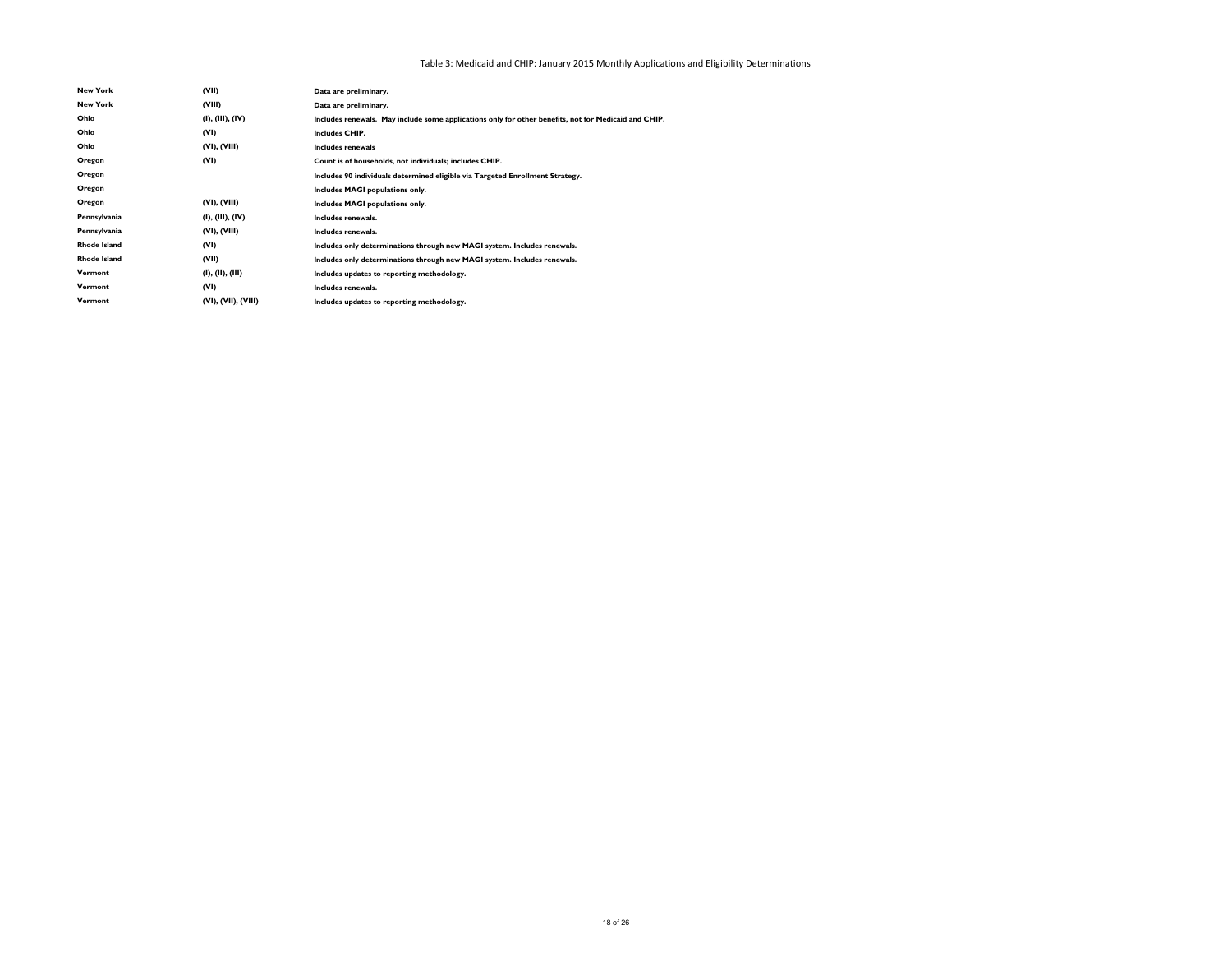|                                                                                               | <b>Applications</b>     |                                                                                                                           |                                                                                                                                              |                                                                                                                                  | <b>Determinations</b>                                                                                                                     |                                                                                        |                                                                                                                               |                                                                                                                            |                                                                                |
|-----------------------------------------------------------------------------------------------|-------------------------|---------------------------------------------------------------------------------------------------------------------------|----------------------------------------------------------------------------------------------------------------------------------------------|----------------------------------------------------------------------------------------------------------------------------------|-------------------------------------------------------------------------------------------------------------------------------------------|----------------------------------------------------------------------------------------|-------------------------------------------------------------------------------------------------------------------------------|----------------------------------------------------------------------------------------------------------------------------|--------------------------------------------------------------------------------|
| <b>States Not Expanding Medicaid</b>                                                          | <b>Marketplace Type</b> | <b>New Applications</b><br><b>Submitted to Medicaid and</b><br><b>CHIP Agencies, January 2015</b><br>(Preliminary)<br>(1) | <b>Applications for Financial</b><br><b>Assistance Submitted to</b><br>the State Based<br>Marketplace, January 2015<br>(Preliminary)<br>(II) | <b>Total Applications for</b><br><b>Financial Assistance</b><br>Submitted at State Level,<br>January 2015 (Preliminary)<br>(III) | <b>Total Applications for</b><br><b>Financial Assistance</b><br><b>Submitted at State Level</b><br>December 2014<br>(Preliminary)<br>(IV) | <b>6 Change December 2014 to</b><br>January 2015 (Columns (IV)<br>and $(III)$ )<br>(V) | <b>Individuals Determined</b><br><b>Eligible for Medicaid at</b><br><b>Application, January 2015</b><br>(Preliminary)<br>(VI) | <b>Individuals Determined</b><br><b>Eligible for CHIP at</b><br><b>Application, January 2015</b><br>(Preliminary)<br>(VII) | <b>Total New</b><br>Determinations, January<br>2015<br>(Preliminary)<br>(VIII) |
| <b>Alabama</b>                                                                                | <b>FFM</b>              | 7,469                                                                                                                     | N/A                                                                                                                                          | 7,469                                                                                                                            | 18,292                                                                                                                                    | $-59.17%$                                                                              | 16,760                                                                                                                        |                                                                                                                            | 16,760                                                                         |
| <b>Alaska</b>                                                                                 | FFM                     | 4,158                                                                                                                     | N/A                                                                                                                                          | 4,158                                                                                                                            | 4,612                                                                                                                                     | $-9.84%$                                                                               | 7,489                                                                                                                         |                                                                                                                            | 7,489                                                                          |
| Florida                                                                                       | <b>FFM</b>              | 338,282                                                                                                                   | N/A                                                                                                                                          | 338,282                                                                                                                          | 322,319                                                                                                                                   | 4.95%                                                                                  | 182,484                                                                                                                       | 15, 121                                                                                                                    | 197,605                                                                        |
| Georgia                                                                                       | FFM                     | 86,252                                                                                                                    | N/A                                                                                                                                          | 86,252                                                                                                                           | 100, 817                                                                                                                                  | $-14.45%$                                                                              | 43,044                                                                                                                        | 651                                                                                                                        | 43,695                                                                         |
| Idaho                                                                                         | SBM                     | 15,080                                                                                                                    | N/A                                                                                                                                          | 15,080                                                                                                                           | 12,150                                                                                                                                    | 24.12%                                                                                 | 6,709                                                                                                                         | 658                                                                                                                        | 7,367                                                                          |
| Kansas                                                                                        | Plan Management         | 8,461                                                                                                                     | N/A                                                                                                                                          | 8,461                                                                                                                            | 8,839                                                                                                                                     | $-4.28%$                                                                               | 6,734                                                                                                                         | 809                                                                                                                        | 7,543                                                                          |
| Louisiana                                                                                     | <b>FFM</b>              | 27,985                                                                                                                    | N/A                                                                                                                                          | 27,985                                                                                                                           | 26,872                                                                                                                                    | 4.14%                                                                                  | 31,918                                                                                                                        | 1,378                                                                                                                      | 33,296                                                                         |
| Maine                                                                                         | Plan Management         | 540                                                                                                                       | N/A                                                                                                                                          | 540                                                                                                                              | 1,380                                                                                                                                     | $-60.87%$                                                                              | 9,437                                                                                                                         | 266                                                                                                                        | 9,703                                                                          |
| Mississippi                                                                                   | FFM/SBM-SHOP            | 20,693                                                                                                                    | N/A                                                                                                                                          | 20,693                                                                                                                           | 18,783                                                                                                                                    | 10.17%                                                                                 | 13,070                                                                                                                        | 408                                                                                                                        | 13,478                                                                         |
| Missouri                                                                                      | <b>FFM</b>              | 28,570                                                                                                                    | N/A                                                                                                                                          | 28,570                                                                                                                           | 27,824                                                                                                                                    | 2.68%                                                                                  | 19,124                                                                                                                        | $\overline{\phantom{a}}$                                                                                                   | 19,124                                                                         |
| Montana                                                                                       | Plan Management         | 3,246                                                                                                                     | N/A                                                                                                                                          | 3,246                                                                                                                            | 3,273                                                                                                                                     | $-0.82%$                                                                               | 2,455                                                                                                                         | 308                                                                                                                        | 2,763                                                                          |
| Nebraska                                                                                      | Plan Management         | 7,705                                                                                                                     | N/A                                                                                                                                          | 7,705                                                                                                                            | 7,223                                                                                                                                     | 6.67%                                                                                  | 7,621                                                                                                                         | 858                                                                                                                        | 8,479                                                                          |
| <b>North Carolina</b>                                                                         | <b>FFM</b>              | 68,986                                                                                                                    | N/A                                                                                                                                          | 68,986                                                                                                                           | 74,222                                                                                                                                    | $-7.05%$                                                                               | 133,030                                                                                                                       | 5,344                                                                                                                      | 138,374                                                                        |
| <b>Oklahoma</b>                                                                               | FFM                     | 31,221                                                                                                                    | N/A                                                                                                                                          | 31,221                                                                                                                           | 38,848                                                                                                                                    | $-19.63%$                                                                              | 42,290                                                                                                                        | 6,358                                                                                                                      | 48,648                                                                         |
| <b>South Carolina</b>                                                                         | <b>FFM</b>              | 26,483                                                                                                                    | N/A                                                                                                                                          | 26,483                                                                                                                           | 22,343                                                                                                                                    | 18.53%                                                                                 | $\sim$                                                                                                                        | $\sim$                                                                                                                     |                                                                                |
| <b>South Dakota</b>                                                                           | Plan Management         | 2,895                                                                                                                     | N/A                                                                                                                                          | 2,895                                                                                                                            | 2,939                                                                                                                                     | $-1.50%$                                                                               | 1,667                                                                                                                         |                                                                                                                            | 1,667                                                                          |
| <b>Tennessee</b>                                                                              | <b>FFM</b>              | 1,848                                                                                                                     | N/A                                                                                                                                          | 1,848                                                                                                                            | 1,794                                                                                                                                     | 3.01%                                                                                  |                                                                                                                               | 1,008                                                                                                                      | 1,008                                                                          |
| <b>Texas</b>                                                                                  | FFM                     | 110,040                                                                                                                   | N/A                                                                                                                                          | 110,040                                                                                                                          | 89,356                                                                                                                                    | 23.15%                                                                                 | 87,531                                                                                                                        | 12,479                                                                                                                     | 100,010                                                                        |
| <b>Utah</b>                                                                                   | FFM/SBM-SHOP            | 19,911                                                                                                                    | N/A                                                                                                                                          | 19,911                                                                                                                           | 18,199                                                                                                                                    | 9.41%                                                                                  | 63,007                                                                                                                        | $\overline{\phantom{a}}$                                                                                                   | 63,007                                                                         |
| Virginia                                                                                      | Plan Management         | 30,559                                                                                                                    | N/A                                                                                                                                          | 30,559                                                                                                                           | 25,420                                                                                                                                    | 20.22%                                                                                 | 26,062                                                                                                                        | 2,546                                                                                                                      | 28,608                                                                         |
| Wisconsin                                                                                     | <b>FFM</b>              | 30,190                                                                                                                    | N/A                                                                                                                                          | 30,190                                                                                                                           | 29,294                                                                                                                                    | 3.06%                                                                                  | 26,653                                                                                                                        | 3,157                                                                                                                      | 29,810                                                                         |
| <b>Wyoming</b>                                                                                | <b>FFM</b>              | 898                                                                                                                       | N/A                                                                                                                                          | 898                                                                                                                              | 692                                                                                                                                       | 29.77%                                                                                 | 982                                                                                                                           | 150                                                                                                                        | 1,132                                                                          |
| Subtotal for All States Not Expanding Medicaid                                                |                         | 871,472                                                                                                                   | N/A                                                                                                                                          | 871,472                                                                                                                          | 855,491                                                                                                                                   | 1.87%                                                                                  | 728,067                                                                                                                       | 51,499                                                                                                                     | 779,566                                                                        |
|                                                                                               |                         |                                                                                                                           |                                                                                                                                              |                                                                                                                                  |                                                                                                                                           | <b>Difference December</b>                                                             |                                                                                                                               |                                                                                                                            |                                                                                |
| Subtotal for States Not Expanding Medicaid that<br>Reported in December 2014 and January 2015 |                         |                                                                                                                           |                                                                                                                                              | 871,472                                                                                                                          | 855,491                                                                                                                                   | 2014 to January 2015<br>15,981                                                         |                                                                                                                               |                                                                                                                            |                                                                                |
|                                                                                               |                         |                                                                                                                           |                                                                                                                                              |                                                                                                                                  |                                                                                                                                           |                                                                                        |                                                                                                                               |                                                                                                                            |                                                                                |

**(-)=state has not reported data except as noted below.**

**Column V is calculated for only those states that reported December 2014 and January 2015 Applications data (totals exclude AZ, ND, NM, RI).**

**Partnership, Plan Management, FFM/SBM-SHOP are all types of FFMs.**

| <b>Total Across All States</b>                  | 2,126,385 | 1,074,974 | 3,201,359 | 3,466,476 | $-7.79%$             | 2,219,421 | 117,926 | 2,337,347 |
|-------------------------------------------------|-----------|-----------|-----------|-----------|----------------------|-----------|---------|-----------|
|                                                 |           |           |           |           | Difference December  |           |         |           |
| Total for States that Reported in December 2014 |           |           |           |           | 2014 to January 2015 |           |         |           |
| and January 2015                                |           |           | 3,196,600 | 3,466,476 | $-269,876$           |           |         |           |

**# Percent change figures in the subtotal of column V exclude TN, which only reports CHIP data.**

**† Reported value is less than 10, excluded from data set to ensure privacy.**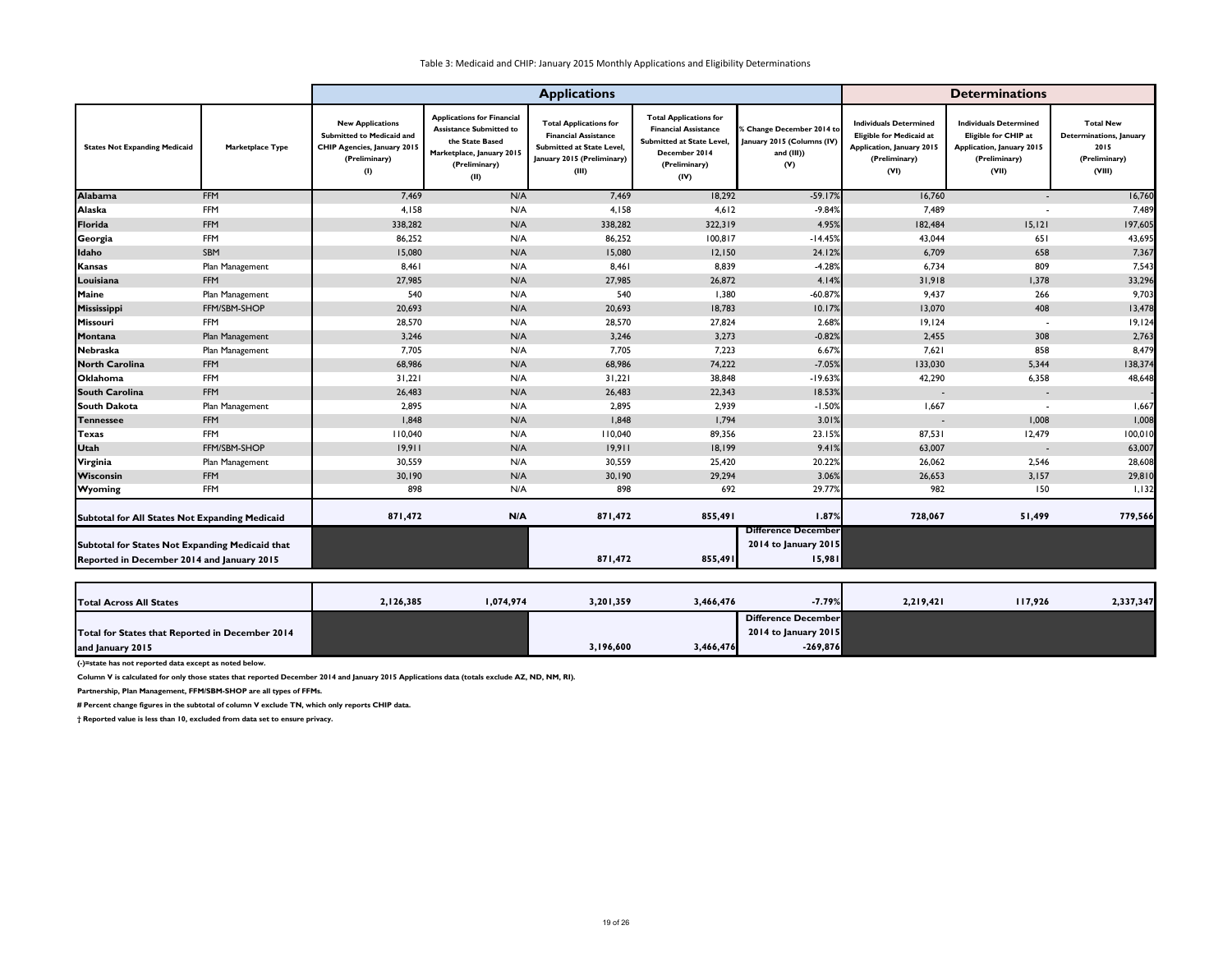# Table 3: Medicaid and CHIP: January 2015 Monthly Applications and Eligibility Determinations

| Alabama               | (I), (III)       | Does not include applications from the joint eligibility and enrollment system, which includes CHIP data and some Medicaid data (unlike columns (IV)). |
|-----------------------|------------------|--------------------------------------------------------------------------------------------------------------------------------------------------------|
| Alabama               | (VIII)           | Does not include determinations made by the joint eligibility and enrollment system, which includes CHIP data and some Medicaid data.                  |
| Alaska                | (I), (III), (IV) | Includes renewals converting to MAGI methodology.                                                                                                      |
| Alaska                | (VI), (VIII)     | Non-MAGI counts are of households, not individuals. MAGI determinations include CHIP.                                                                  |
| Kansas                | (I), (III), (IV) | Includes MAGI populations only.                                                                                                                        |
| <b>Kansas</b>         | (VI)             | Includes MAGI populations only.                                                                                                                        |
| <b>North Carolina</b> | (IV)             | Corrected.                                                                                                                                             |
| South Dakota          | (I), (III), (IV) | Includes account transfers from the FFM.                                                                                                               |
| South Dakota          | (VI)             | Includes all determinations (e.g., renewals); includes CHIP.                                                                                           |
| <b>Tennessee</b>      | (I), (III), (IV) | Data are from CHIP agency only. Medicaid reporting capability in development.                                                                          |
| <b>Tennessee</b>      | (V)              | Excluded because data is only from CHIP agency.                                                                                                        |
| Utah                  | (I), (III), (IV) | Includes applications for non-health coverage programs.                                                                                                |
| Virginia              | (I), (III), (IV) | Includes renewals.                                                                                                                                     |
| Virginia              | (VI)             | Includes renewals.                                                                                                                                     |
| Virginia              | (VII)            | Includes renewals.                                                                                                                                     |
| Wisconsin             | (VI), (VII)      | Count is of unique individuals receiving determinations, not unique determinations.                                                                    |
|                       |                  |                                                                                                                                                        |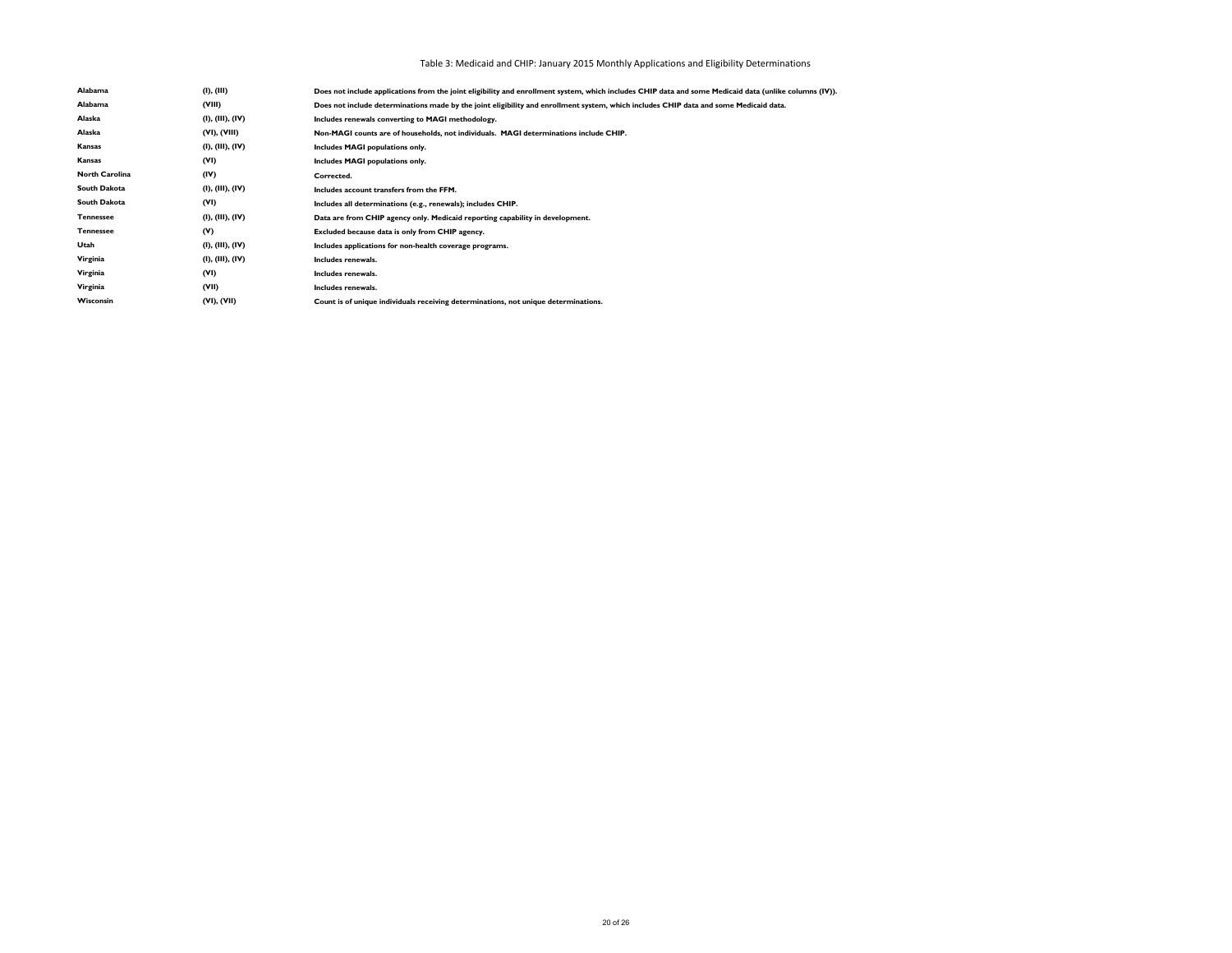#### **APPENDIX A: Description of Data Elements in Tables**

#### **Table 1: Medicaid and CHIP: December 2014 and January 2015 Preliminary Monthly Enrollment**

**\_\_\_\_\_\_\_\_\_\_\_\_\_\_\_\_\_\_\_\_\_\_\_\_\_\_\_\_\_\_\_\_\_\_\_\_\_\_\_\_\_\_\_\_\_\_\_\_\_\_\_\_\_\_\_\_\_\_\_\_\_\_\_\_\_\_\_\_\_\_\_\_\_\_\_\_\_\_\_\_\_\_\_\_\_**

# **Total Medicaid and CHIP Enrollment, December 2014 (Preliminary) (I) Total Medicaid and CHIP Enrollment, January 2015 (Preliminary) (II)**

The total unduplicated number of individuals enrolled in Medicaid and CHIP as of the last day of the reporting period, including those with retroactive, conditional, and presumptive eligibility. This indicator is a point-in-time count of total program enrollment, and is not solely a count of those newly enrolled during the reporting period. This number includes only those individuals who are eligible for comprehensive benefits (e.g., emergency Medicaid, family planning-only coverage and limited benefit dual eligible individuals are excluded). Individuals eligible under demonstration projects authorized by section 1115 of the Social Security Act are included as long as the benefits and networks are comprehensive. CHIP children subject to a waiting period or premium lock-out period are considered eligible but not enrolled and are not included. The January 2015 data was submitted in February and is considered preliminary.<sup>28</sup> The December 2014 data in this table was submitted in January and is also preliminary. December data that was updated in February (which may include more individuals with retroactive eligibility) is posted separately under the Eligibility Data tab on Medicaid.gov. Other reporting on Medicaid and CHIP enrollment by states and researchers often may include some beneficiaries excluded in this data (because comprehensive coverage is not provided), or otherwise use a different methodology.

# **Percent Change December 2014 to January 2015 (III)**

l

The percentage change in **Total Medicaid and CHIP Enrollment, January 2015 (Preliminary) (II)**  as compared to **Total Medicaid and CHIP Enrollment, December 2014 (Preliminary) (II)** is calculated for states that provided data for both periods. In cases where there is a negative percentage change, this may be due to a number of factors. Changes in enrollment levels are driven by the number of newly enrolled individuals as well as by the number of individuals whose coverage has terminated.

# **Average Monthly Medicaid and CHIP Enrollment, July-Sept. 2013 (IV)**

The average number of individuals enrolled in Medicaid and CHIP for each month during the July-September 2013 period using an average of enrollment numbers submitted by the states for each month in this period. Not all states submitted three months of data; the average is calculated using any months of baseline data that were provided. The unit of measurement is individuals enrolled as of the last day of the reporting period (month). This baseline data includes more retroactive enrollments than the January 2015 data, which makes change between the baseline data and the January preliminary data look smaller than it would be if

<span id="page-20-0"></span><sup>&</sup>lt;sup>28</sup> In Medicaid, individuals are potentially eligible for retroactive eligibility to cover incurred health care costs for up to 90 days prior to the date of application. Under the Performance Indicator process, states initially submit their monthly enrollment data just a week after the month closes, and then update their data one month later. Therefore, the Performance Indicator enrollment counts will always be slightly understated, as they will not include all individuals granted retroactive eligibility.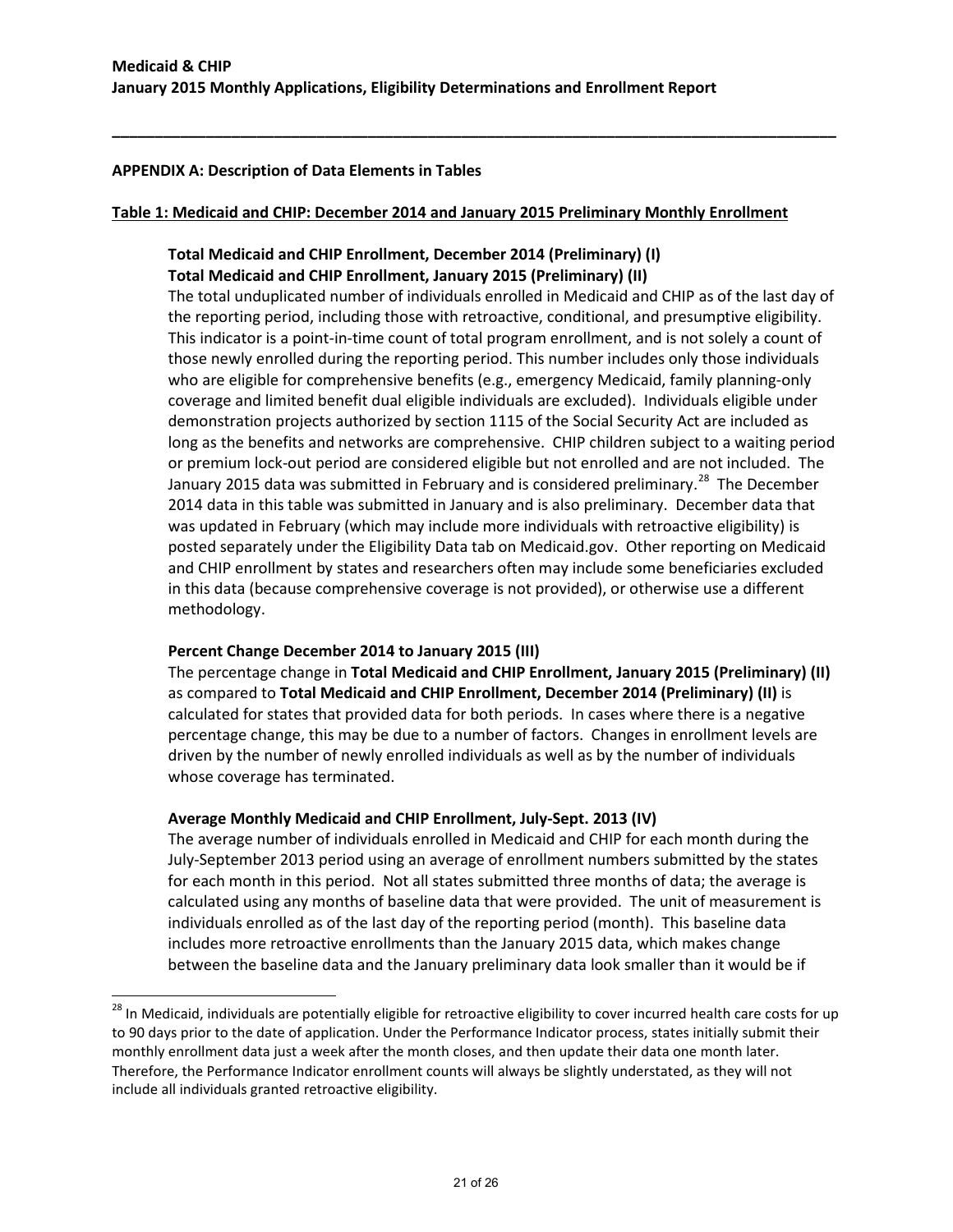retroactive enrollments were excluded from the data for the July-September 2013 period.<sup>[29](#page-21-0)</sup> Such exclusions were not possible.

**\_\_\_\_\_\_\_\_\_\_\_\_\_\_\_\_\_\_\_\_\_\_\_\_\_\_\_\_\_\_\_\_\_\_\_\_\_\_\_\_\_\_\_\_\_\_\_\_\_\_\_\_\_\_\_\_\_\_\_\_\_\_\_\_\_\_\_\_\_\_\_\_\_\_\_\_\_\_\_\_\_\_\_\_\_**

#### **Net Change, July-Sept. 2013 to January 2015 (V)**

The net change in **Total Medicaid and CHIP Enrollment, January 2015 (preliminary) (II)** as compared to **Average Monthly Medicaid and CHIP Enrollment, July-Sept. 2013 (IV)** is calculated for states that provided data for both periods and represents the difference in enrollment between these two periods. A negative net change may be due to a number of factors, including the preliminary nature of the monthly data (as described above) as compared to the finalized nature of the baseline data. Changes in enrollment levels are driven by the number of newly enrolled individuals as well as by the number of individuals whose coverage has terminated.

#### **Percentage Change, July-Sept. 2013 to January 2014 (VI)**

The percentage change in **Total Medicaid and CHIP Enrollment, January 2015 (Preliminary) (II),**  compared to **Average Monthly Medicaid and CHIP Enrollment, July-Sept. 2013 (IV),** is calculated for states that provided data for both periods. A negative percentage change may be due to a number of factors, including the preliminary nature of the monthly data (as described above) as compared to the finalized nature of the baseline data. Changes in enrollment levels are driven by the number of newly enrolled individuals as well as by the number of individuals whose coverage has terminated.

*Note:* Updated enrollment data for January through December of 2014 is available on the Medicaid and CHIP Application, Eligibility Determination, and Enrollment Data page on [Medicaid.gov.](http://www.medicaid.gov/medicaid-chip-program-information/program-information/medicaid-and-chip-enrollment-data/medicaid-and-chip-application-eligibility-determination-and-enrollment-data.html) This data is updated more than 30 days after the close of the reporting period, to account for retroactive Medicaid eligibility and other updates to the preliminary data provided soon after the close of the reporting period, which forms the basis for this report.

# **Table 2: Medicaid and CHIP: January 2015 Preliminary Monthly Medicaid CHIP Child Enrollment**

# **Medicaid and CHIP Child Enrollment, August - December, 2014 ((I)-(IV))**

As of the last day of the calendar month—

- The total unduplicated number of individuals enrolled in CHIP (i.e. funded under title XXI of the Social Security Act); plus
- The total unduplicated number of individuals enrolled in Medicaid (i.e. funded under title XIX of the Social Security Act) who are children.

States use the definition of "child" as included in the state's Medicaid or CHIP state plan. This definition may vary from state to state. A few states cover pregnant women through CHIP, which means this figure may include some adults.<sup>[30](#page-21-1)</sup> These figures may have been updated by

<span id="page-21-0"></span><sup>&</sup>lt;sup>29</sup> See footnote 28.

<span id="page-21-1"></span><sup>&</sup>lt;sup>30</sup> The states which provide complete coverage to pregnant women through CHIP are New Jersey, Rhode Island, and Colorado. In addition, the following states provide certain services to pregnant women through CHIP: Arkansas, California, Louisiana, Massachusetts, Michigan, Minnesota, Nebraska, Oklahoma, Oregon, Rhode Island, Tennessee, Texas, Washington, and Wisconsin. Benefits offered vary by state.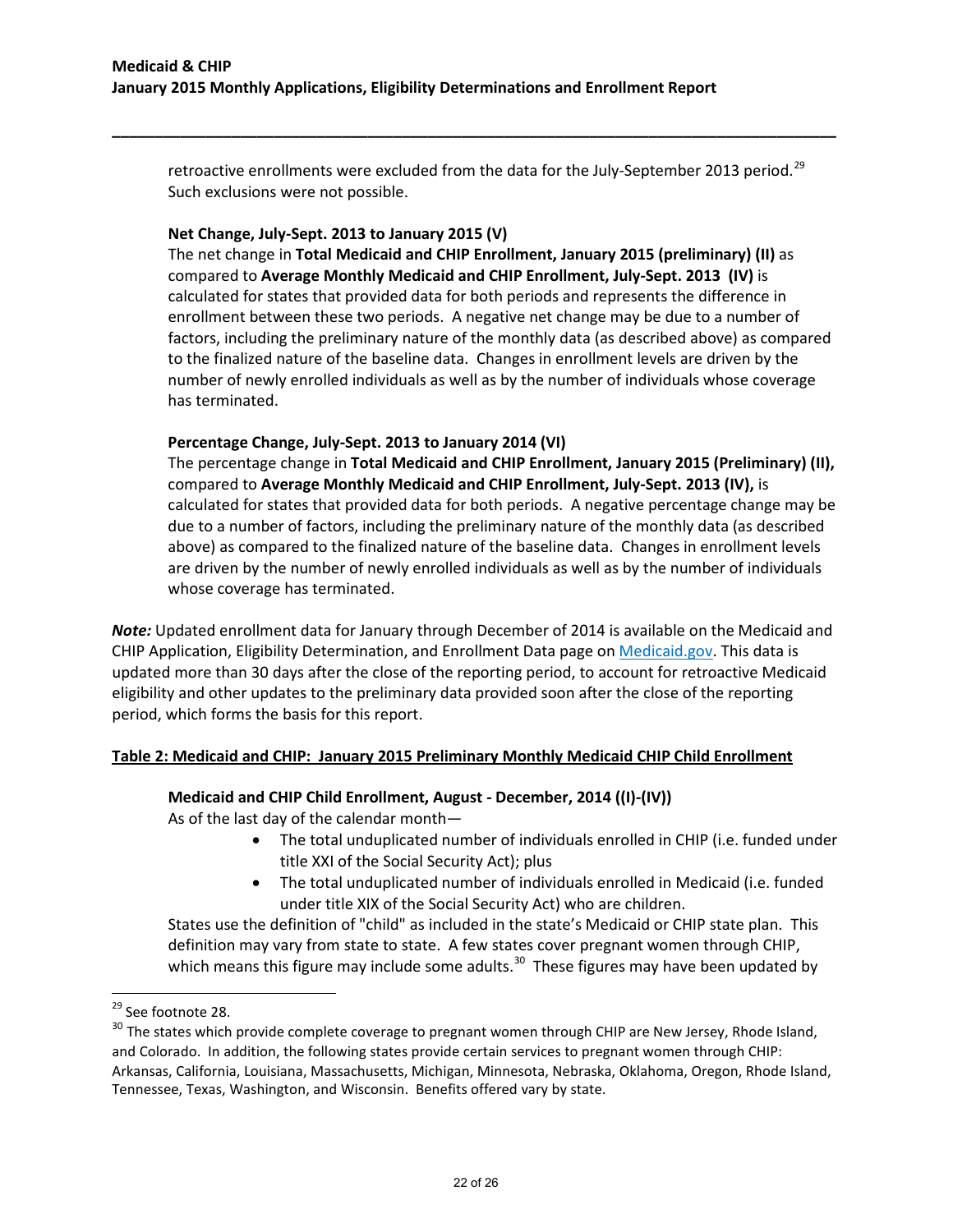states more than 30 days after the close to the reporting period to include enrollees with retroactive coverage and other updates.

**\_\_\_\_\_\_\_\_\_\_\_\_\_\_\_\_\_\_\_\_\_\_\_\_\_\_\_\_\_\_\_\_\_\_\_\_\_\_\_\_\_\_\_\_\_\_\_\_\_\_\_\_\_\_\_\_\_\_\_\_\_\_\_\_\_\_\_\_\_\_\_\_\_\_\_\_\_\_\_\_\_\_\_\_\_**

# **Medicaid and CHIP Child Enrollment, January, 2015 (Preliminary) (V)**

As of the last day of the calendar month—

- The total unduplicated number of individuals enrolled in CHIP (i.e. funded under title XXI of the Social Security Act); plus
- The total unduplicated number of individuals enrolled in Medicaid (i.e. funded under title XIX of the Social Security Act) who are children.

States use the definition of "child" as included in the state's Medicaid or CHIP state plan. This definition may vary from state to state. A few states cover pregnant women through CHIP, which means this figure may include some adults.<sup>[31](#page-22-0)</sup> The January 2015 data was submitted in February and is considered preliminary.<sup>32</sup>

# **Total Medicaid and CHIP Enrollment, January 2015 (Preliminary) (VII)**

The total unduplicated number of individuals enrolled in Medicaid and CHIP as of the last day of the reporting period, including those with retroactive, conditional, and presumptive eligibility. This indicator is a point-in-time count of total program enrollment, and is not solely a count of those newly enrolled during the reporting period. This number includes only those individuals who are eligible for comprehensive benefits (e.g., emergency Medicaid, family planning-only coverage and limited benefit dual eligible individuals are excluded). Individuals eligible under demonstration projects authorized by section 1115 of the Social Security Act are included as long as the benefits and networks are comprehensive. CHIP children subject to a waiting period or premium lock-out period are considered eligible but not enrolled and are not included. The December 2014 data was submitted in January 2015 and is considered preliminary.<sup>33</sup> This data is the same as the data reported in column (II) in Table 1: Medicaid and CHIP: December and November Preliminary Monthly Enrollment.

**Medicaid and CHIP Child Enrollment as a % of Total Enrollment (VIII) Medicaid and CHIP Child Enrollment, January 2015 (Preliminary) (V) as** a percentage of **Total Medicaid and CHIP Enrollment, January 2015 (Preliminary) (VIII).** 

<span id="page-22-0"></span> $31$  See footnote 30.

<span id="page-22-1"></span> $32$  See footnote 28.<br> $33$  See footnote 28.

<span id="page-22-2"></span>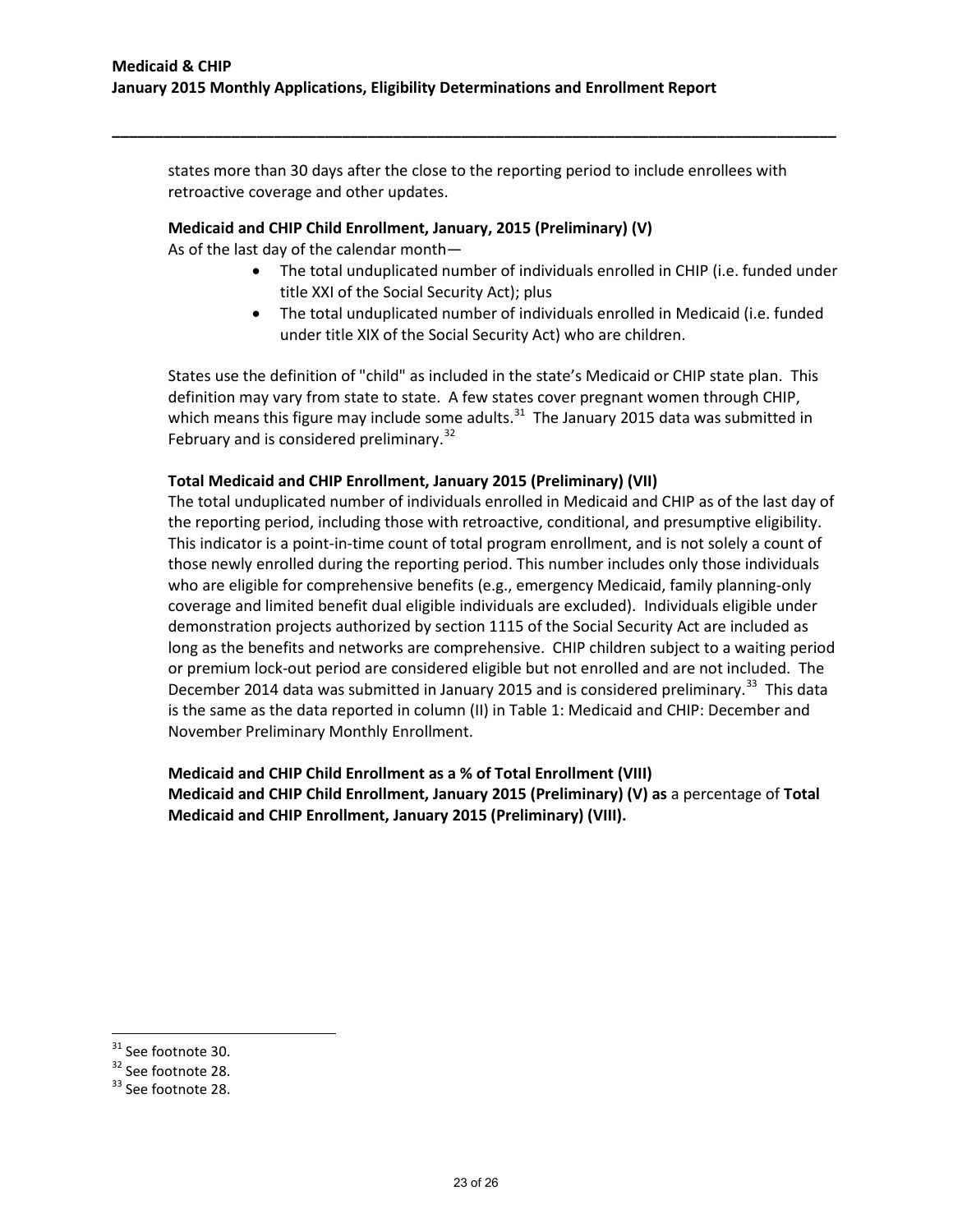# **Table 3: Medicaid and CHIP: January 2015 Monthly Applications and Eligibility Determinations**

**\_\_\_\_\_\_\_\_\_\_\_\_\_\_\_\_\_\_\_\_\_\_\_\_\_\_\_\_\_\_\_\_\_\_\_\_\_\_\_\_\_\_\_\_\_\_\_\_\_\_\_\_\_\_\_\_\_\_\_\_\_\_\_\_\_\_\_\_\_\_\_\_\_\_\_\_\_\_\_\_\_\_\_\_\_**

#### **Application Data Elements**

**New Applications Submitted to Medicaid and CHIP Agencies, January 2015 (Preliminary) (I)** Number of applications received by the Medicaid agency, a separate CHIP agency (if one exists in the state), or both during the reporting period. Includes applications received online, via mail, in person or phone. Does not include applications submitted to a State-Based Marketplace (SBM) or the Federally-Facilitated Marketplace (FFM) (the SBM number is reported in column IV). $34$  It should be noted that data reflected in this performance indicator are not a count of individuals, as more than one person may be included on a single application. As states are transitioning to new systems, they may not be able to report applications received across all aspects of their programs or systems. See the state-specific notes in the table for further information about state limitations in this area.<sup>[35](#page-23-1)</sup> The January 2015 data was submitted in February and is considered preliminary.<sup>36</sup>

# **Applications for Financial Assistance Submitted to the State-Based Marketplace, January 2015 (Preliminary) (II)**

This element is the number of applications requesting financial assistance (Medicaid, CHIP or the Advanced Premium Tax Credit and Cost-Sharing Reductions) that have been received by the SBM during the reporting period. The January 2015 data was submitted in January and is considered preliminary.<sup>[37](#page-23-3)</sup>

# **Total Applications for Financial Assistance Submitted at the State Level, January 2015 (Preliminary) (III)**

# **Total Applications for Financial Assistance Submitted at the State Level, December 2014 (Preliminary) (IV)**

For states with an SBM, the data reflects the total of **Applications Submitted to Medicaid and CHIP Agencies, January 2015 (Preliminary)** plus **Applications for Financial Assistance Submitted to the State-Based Marketplace, January 2015 (Preliminary)**. For FFM states, the data reflects **Applications Submitted to Medicaid and CHIP Agencies, January 2015 (Preliminary)**. For SBM states, the data includes all applications for financial assistance; individuals on these applications will be determined eligible for Medicaid, CHIP or Advanced Premium Tax Credits and Cost-Sharing Reductions, or determined ineligible for financial assistance. The January 2015 data was submitted in February and is considered preliminary. The December 2014 data in this table was submitted in January 2015 and is also preliminary. December data that was updated in February (which may include additional individuals who applied in December, but who were

<span id="page-23-0"></span> $34$  As described in the state-specific notes in the tables, some states included account transfers from the FFM in the total count of applications received by Medicaid and CHIP agencies.

<span id="page-23-1"></span><sup>&</sup>lt;sup>35</sup> As described in the state-specific notes in the tables, some states included renewals in the total count of applications received by Medicaid and CHIP agencies.

<span id="page-23-2"></span> $36$  See footnote 28.<br> $37$  See footnote 28.

<span id="page-23-3"></span>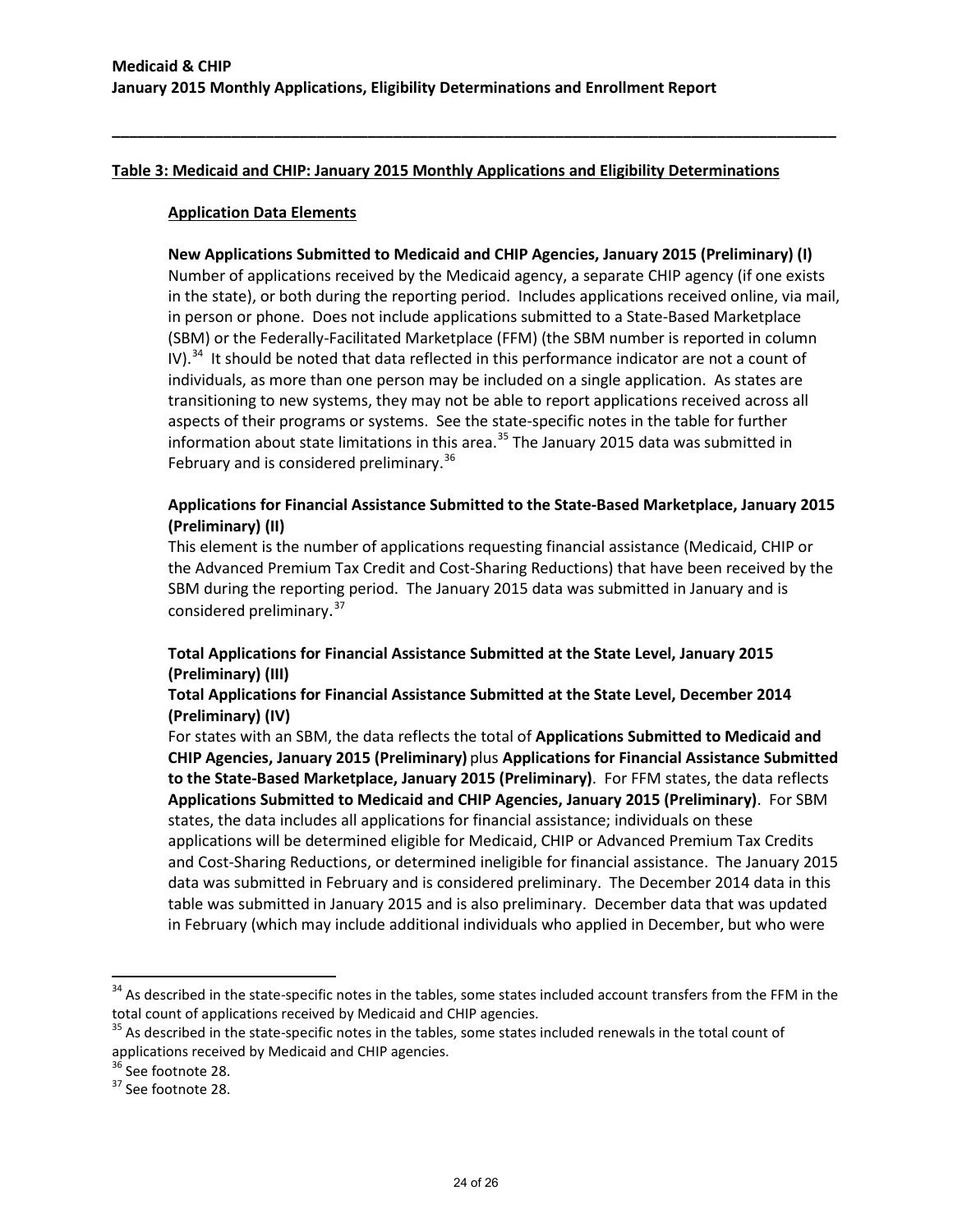not captured in the preliminary data) is posted separately under the Eligibility Data tab on Medicaid.gov.

**\_\_\_\_\_\_\_\_\_\_\_\_\_\_\_\_\_\_\_\_\_\_\_\_\_\_\_\_\_\_\_\_\_\_\_\_\_\_\_\_\_\_\_\_\_\_\_\_\_\_\_\_\_\_\_\_\_\_\_\_\_\_\_\_\_\_\_\_\_\_\_\_\_\_\_\_\_\_\_\_\_\_\_\_\_**

#### **Percentage Change December 2014 to January 2015 (V)**

The percentage change in **Total Applications for Financial Assistance Submitted at the State Level, January 2015 (Preliminary) (III)** as compared to **Total Preliminary Applications Submitted at the State Level, December 2014 (Preliminary) (IV)** is calculated for states that provided data for both periods.

#### **Eligibility Determination Data Elements**

l

# **Individuals Determined Eligible for Medicaid at Application, January 2015 (VI)**

Total number of individuals determined eligible for Medicaid (under title XIX of the Social Security Act) during the reporting period based on applications for coverage submitted to any state agency (Medicaid, CHIP or the SBM) or based on an administrative determination authorized under a targeted enrollment strategy approved by CMS.<sup>38</sup> The unit of measurement is a count of individuals (as compared to the application numbers, which may include multiple people in one application). This number includes all determinations on applications made within the reporting period—some of those determinations are on applications reported in the **Applications** data, and some are on applications received prior to the reporting period. This does not include determinations made at a periodic redetermination or because of a change in circumstance for a current beneficiary.<sup>[39](#page-24-1)</sup> The unit of measurement is people with determinations completed; this is not an unduplicated number of unique individuals because an individual may have more than one determination within the reporting period., individuals are first determined based on MAGI, and if needed, may request a subsequent determination based on non-MAGI factors. A list of which eligibility groups are MAGI and which are non-MAGI is available on [Medicaid.gov.](http://medicaid.gov/AffordableCareAct/Medicaid-Moving-Forward-2014/Downloads/Medicaid-and-CHIP-Eligibility-Groups-in-2014.pdf)

As states are transitioning to their new systems, they may not be able to report determinations being made across all aspects of their programs or systems (i.e., the legacy systems they are winding down and the new eligibility systems they are implementing). See the notes in the table for further information about state limitations in this area.

In states receiving account transfers from the FFM in January where the FFM makes an eligibility assessment (and the state then completes the Medicaid determination), this number includes determinations made on accounts assessed as eligible and transferred from the FFM. In other states, where the state has delegated to the FFM the authority to make Medicaid eligibility determinations, the report does not include the FFM determinations, because the Medicaid/CHIP agency is not performing the determinations, and instead is accepting the

<span id="page-24-0"></span> $38$  Information on targeted enrollment strategies and the states approved for these strategies is available here: [http://www.medicaid.gov/medicaid-chip-program-information/program-information/targeted-enrollment](http://www.medicaid.gov/medicaid-chip-program-information/program-information/targeted-enrollment-strategies/targeted-enrollment-strategies.html)[strategies/targeted-enrollment-strategies.html.](http://www.medicaid.gov/medicaid-chip-program-information/program-information/targeted-enrollment-strategies/targeted-enrollment-strategies.html)<br><sup>[39](http://www.medicaid.gov/medicaid-chip-program-information/program-information/targeted-enrollment-strategies/targeted-enrollment-strategies.html)</sup> As described in the state-specific notes in the tables, some states, due to data limitations, could not provide data

<span id="page-24-1"></span>that met our specifications. Notes are provided in cases where the state included renewals in this data element.